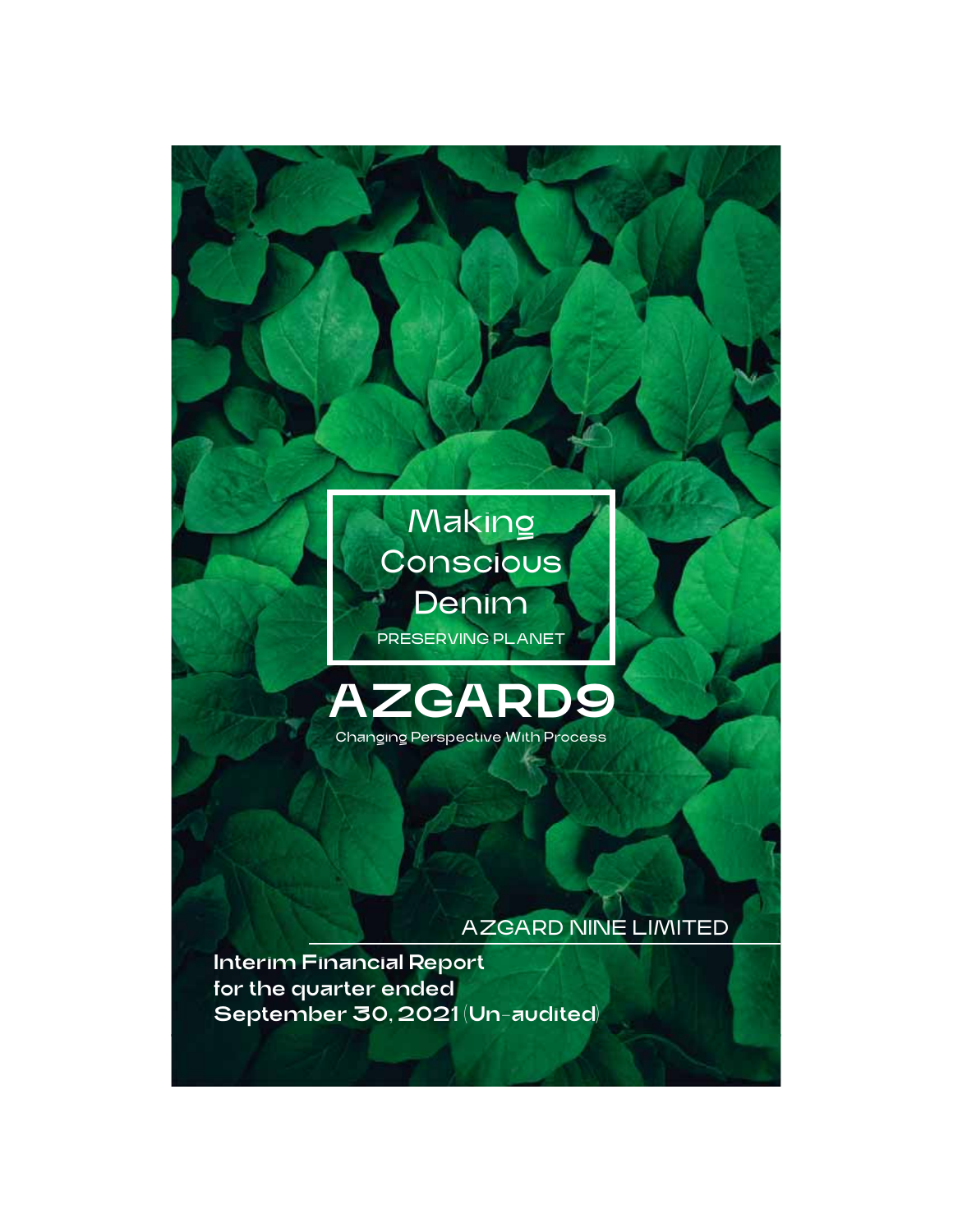| Contents                                                                                 |    |
|------------------------------------------------------------------------------------------|----|
|                                                                                          |    |
| Company Information                                                                      |    |
| Directors' Review - English                                                              |    |
| Directors' Review - Urdu                                                                 |    |
| Condensed Interim Statement of Financial Position (Un-audited)                           |    |
| Condensed Interim Statement of Profit or Loss (Un-audited)                               |    |
| Condensed Interim Statement of Comprehensive Income (Un-audited)                         | 9  |
| Condensed Interim Statement of Cash Flows (Un-audited)                                   | 1C |
| Condensed Interim Statement of Changes in Equity (Un-audited)                            | 11 |
| Condensed Interim Selected Explanatory<br>Notes to the Financial Statements (Un-audited) | 12 |
|                                                                                          |    |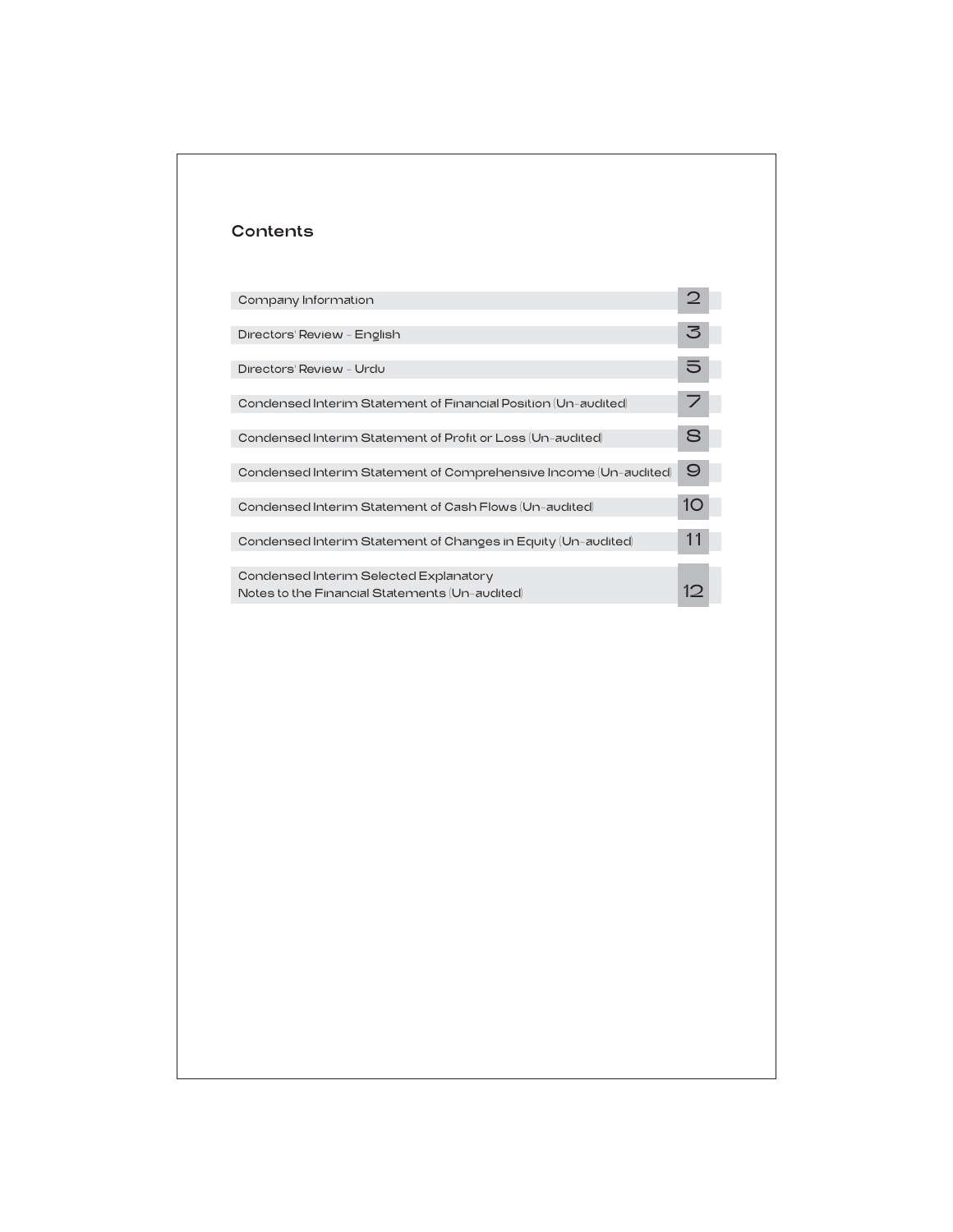## 2 | Azgard Nine Limited

## COMPANY INFORMATION

**BOARD OF DIRECTORS** Mr. Zahid Mahmood Chairman Mr. Ahmed H. Shaikh Chief Executive Mr. Nasir Ali Khan Bhatti Ms. Maliha Sarda Azam Mr. Usman Rasheed Mr. Abdul Hamid Ahmed Dagia Mr. Abid Hussain Mr. Muhammad Wasim Butt

#### **COMPANY SECRETARY**

Mr. Muhammad Awais

## **CHIEF FINANCIAL OFFICER**

Mr. Muhammad Zahid Rafiq, FCA

## **AUDIT COMMITTEE**

Mr. Nasir Ali Khan Bhatti Chairman Ms. Maliha Sarda Azam Mr. Usman Rasheed

#### **HR & REMUNERATION COMMITTEE**

Ms. Maliha Sarda Azam Chairperson Mr. Ahmed H. Shaikh Mr. Usman Rasheed

#### **AUDITORS**

Grant Thornton Anjum Rahman Chartered Accountants

## **SHARES REGISTRAR**

H. M. House, 7-Bank Square, Lahore. Ph: +92(0)42 37235081-82 Fax: +92(0)42 37358817

## **REGISTERED OFFICE**

Ismail Aiwan-e-Science Off: Shahrah-e-Roomi, Lahore-54600. Ph: +92(0)42 35761794-5 Fax: +92(0)42 35761791

#### **BANKERS**

*Relationship with conventional side* JS Bank Limited MCB Bank Limited Faysal Bank Limited Habib Bank Limited United Bank Limited National Bank of Pakistan Silkbank Limited Summit Bank Limited Askari Bank Limited Bank Al Habib Limited Bank of Khyber

*Relationship with Islamic window operations* Al Baraka Bank Pakistan Limited

## **PROJECT LOCATIONS**

Textile & Apparel

#### **Unit I**

2.5 KM Off: Manga Raiwind Road, District Kasur. Ph: +92(0)42 35384081 Fax: +92(0)42 35384093

#### **Unit II**

Alipur Road, Muzaffargarh. Ph: +92(0)661 422503, 422651 Fax: +92(0)661 422652

#### **Unit III**

M/s. Hameed Majeed Associates (Pvt.) Ltd. Atta Buksh Road, 18-KM, Off: Ferozepur Road, Mouza Atari Saroba, Tehseel Cantt, Lahore. Ph: +92(0)333 0427020-1

WEB PRESENCE **E-MAIL** 

www.azgard9.com info@azgard9.com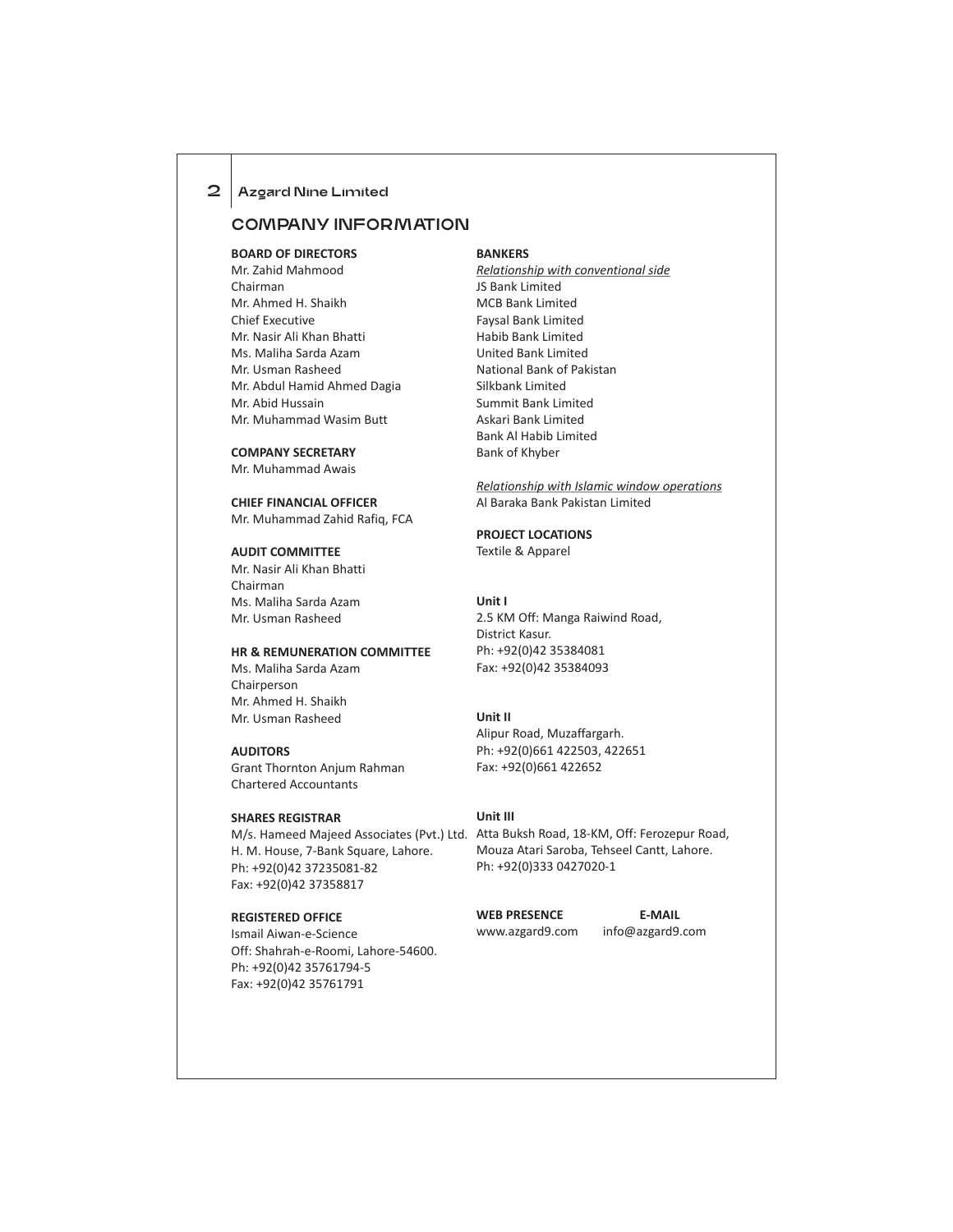0.45

## Directors' Review

The Directors of Azgard Nine Limited ("the Company") along with the management team hereby present the Company's Condensed Interim Financial Report for the quarter ended September 30, 2021.

#### **Principal Activities**

The main business of your Company is the production and marketing of denim focused textile and apparel products, ranging from yarn to retail ready goods.

|                   | <b>Quarter ended</b><br>September 30, 2021<br>(Rupees) | Quarter ended<br>September 30, 2020<br>(Rupees) |
|-------------------|--------------------------------------------------------|-------------------------------------------------|
| Sales – net       | 7,467,329,510                                          | 5,201,547,384                                   |
| Operating profit  | 427.327.147                                            | 585,730,471                                     |
| Finance cost      | (167, 393, 411)                                        | (325,039,675)                                   |
| Profit before tax | 230,113,507                                            | 270,043,836                                     |
| Profit after tay  | 155 913 550                                            | 219 112 754                                     |

Following are the operating financial results of Azgard Nine Limited (stand alone):

#### **Review of business during this period and future outlook**

Earnings per share

During this first quarter, sales of the Company were Rs. 7,467.33 million; registering a growth of more than 43% as compared to the same quarter of last year.

0.32

Operating profit of this quarter is Rs. 427.33 million; a decrease of 27% when compared with operating profit of same quarter of last year.

The Company has been able to achieve a net profit after tax of Rs. 155.91 million as compared to profit of Rs. 219.11 million during the same quarter of last year.

During the quarter, emergence of worldwide economic crisis has resulted in higher manufacturing cost. Due to increasing costs and shortages of raw materials such as cotton, yarn, fabric and chemicals. This is following a global trend whereby the prices of many commodities have increased drastically. It is now difficult to foresee how far they will go. Currently, it is difficult to fully pass on the full impact of these cost increases to the customers and thus the margin compression. Moreover, increase in sea freight cost has also adversely affected our margins.

Future outlook of business of the Company appears to be challenging. At present, uncertainty is still there and we are cautious about the future which is largely dependent upon stability in raw material prices and favorable policies of government towards textile sector especially timely availability of refunds and continuous availability of competitive electricity tariff. Currently, there is no long term textile policy in place. Restructuring scheme has been implemented and the Company's debt levels should now be sustainable. Availability of financing to the Company for working capital requirements and for meeting sustainability and growth capital expenditures is awaited.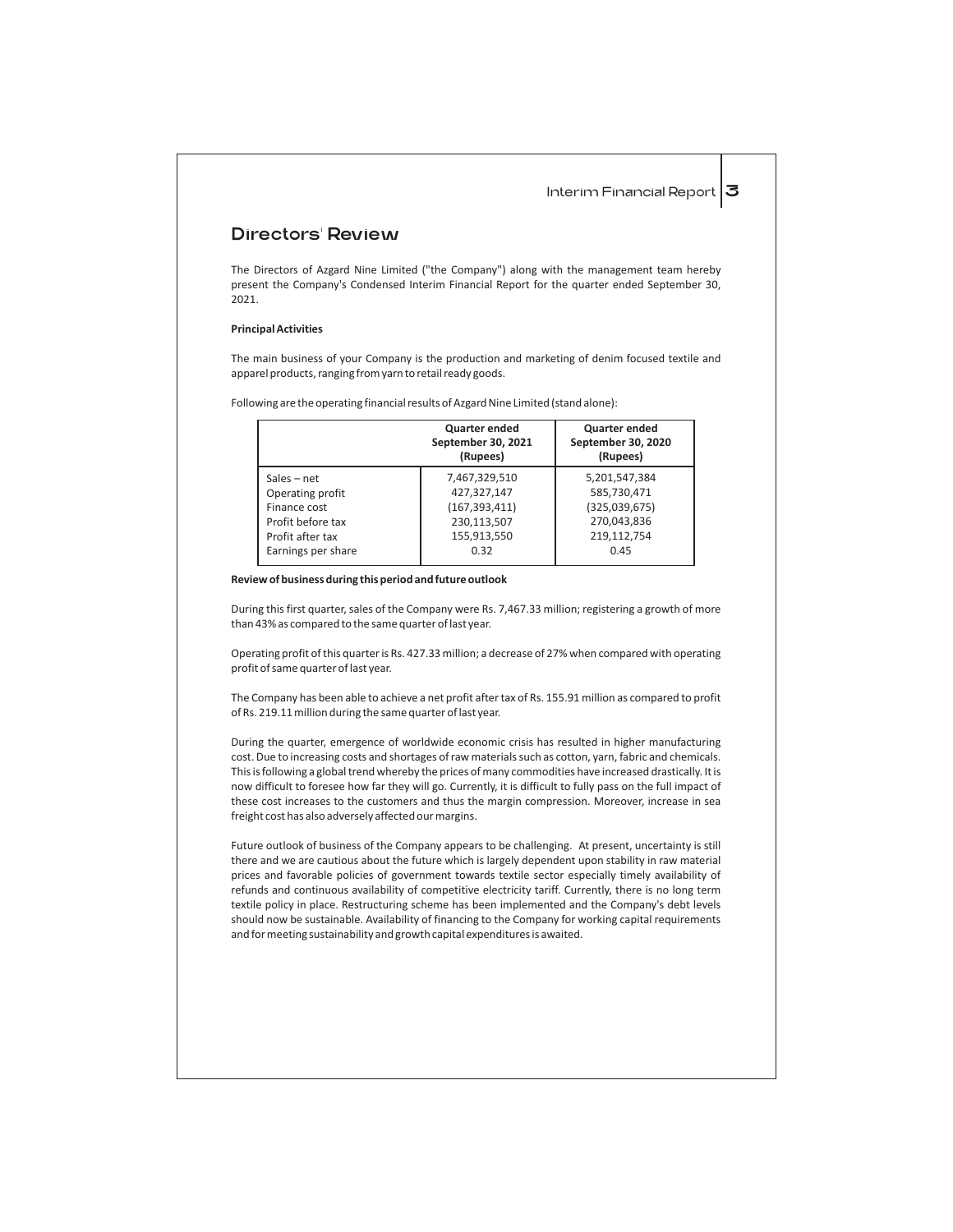## **Lahore**

## 4 | Azgard Nine Limited

Status of disclosure in respect of Montebello S.R.L. as mentioned in financial statements for year ended June 30, 2021, the proceedings of the Italian Courts are going on and details would be available once the proceedings are concluded. Disclosure in respect of consolidation of financial statements is provided in note 2.2 to the condensed interim financial report.

The Board would like to acknowledge the cooperation of all the stakeholders. We hope that with their continued support, the Company's performance would remain in a positive direction.

**On behalf of the Board of Directors**

**Chief Executive Officer** 

**Date: December 06, 2021**

 $\mathscr{L}_{\mathscr{A}}$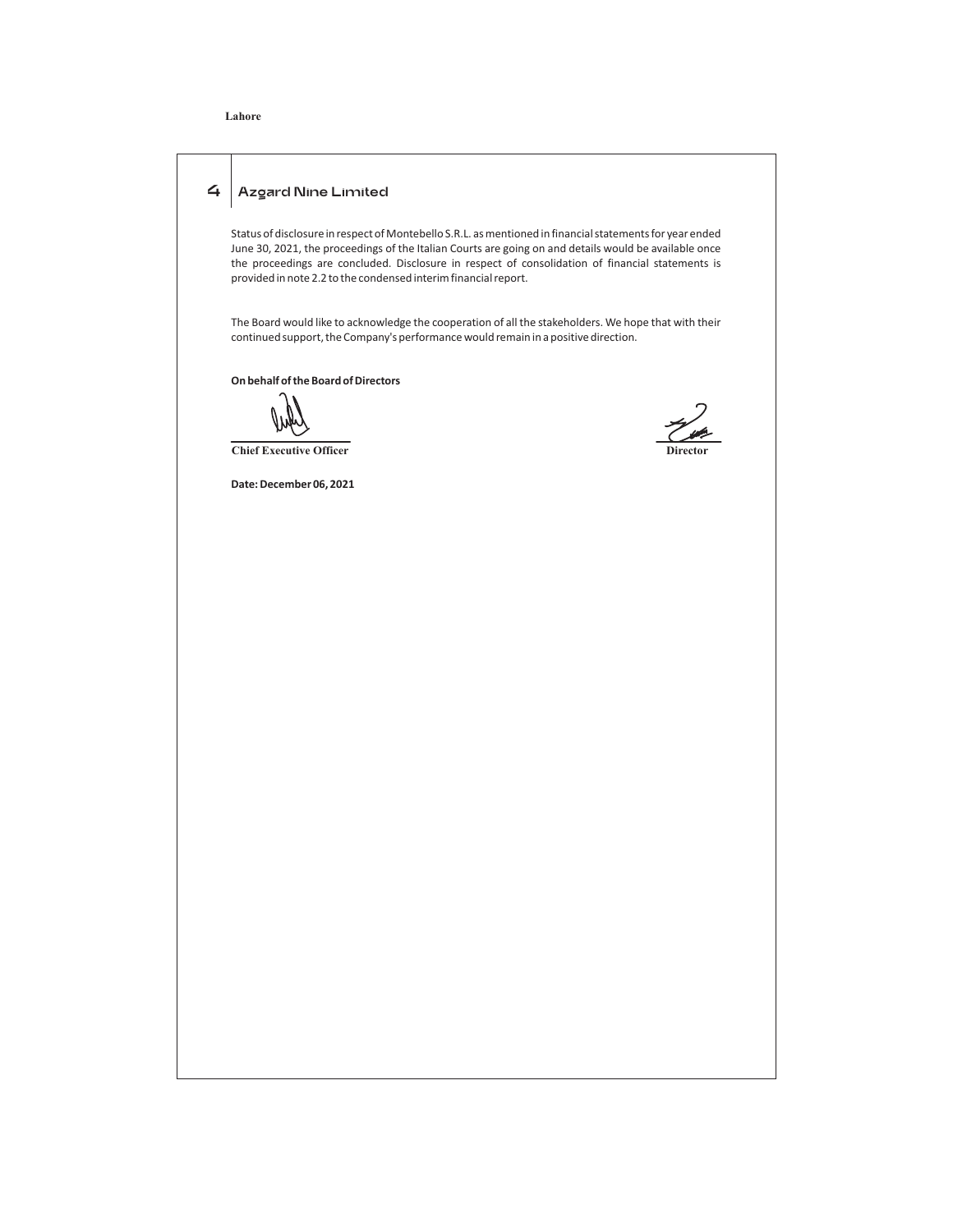ڈائریکٹرز کاجائزہ

ایز گارڈ نائن لمیٹٹر( کمپنی)ہمراہ انتظامیٹیم کمپنی کی کنٹیف عبوری مالیاتی ریورٹ برائے سہ ماہی مختتمہ 30 ستمبر 2021 میٹی کرتے ہیں۔ اہم سرگرمیاں آپ کی تمپنی کی توجہ دھا گہ سے لےکرخورد ہ تیارسامان،ڈینم کپڑ ااور تیارڈینم ملبوسات کی مصنوعات کی پیدواراور مارکیٹنگ پرمرکوز ہے۔ ایز گارڈ نائن لمیٹڈ (سٹینڈ الون ) کے عملی مالیاتی متائج درج ذیل ہیں۔

| سەمائىي<br>مختمه 30 سمبر<br>مختمه 30 سمبر 2020<br>$(\underline{\cdot})$ | سەمائىي<br>مختمه 30 سمبر 2021<br>(روپے) |                   |
|-------------------------------------------------------------------------|-----------------------------------------|-------------------|
| 5,201,547,384                                                           | 7,467,329,510                           | فرونتگی(Net)      |
| 585,730,471                                                             | 427, 327, 147                           | آپریٹنگ منافع     |
| (325,039,675)                                                           | (167, 393, 411)                         | مالبإتي اخراجات   |
| 270,043,836                                                             | 230, 113, 507                           | منافع قبل از ٹیکس |
| 219, 112, 754                                                           | 155,913,550                             | منافع بعداز ثيكس  |
| 0.45                                                                    | 0.32                                    | منافع في شيئر     |

# اس معیاد کے دوران کاروبار کا جائز ہ اور مستقبل پرنظر

اس پہلی۔ ماہی کےدوران کمپنی کی سپر 7,467.33 ملین روپے رہیں، جو کہ پچھلے سال کی سہ ماہی کی نسبت تقریبا" 43 فیصد سے زیادہ آ ضافہ ہوا ہے۔ آپریٹنگ منافع اس سہ ماہی کے دوران 427.33 ملین روپے ر ہاجو کہ پچھلے سال اسی سہ ماہی کی نسبت 27 فیصد کم ہوا ہے۔ ۔<br>سمپنی قبل ارنیکس منافع155.91ملین روپےحاصل کرنے میں کامیاب رہی، جبکہ پچھلےسال کی اسی سدماہی کے دوران قبل ازنیکس منافع19.11.21ملین

رويےقفا۔

اس سہ ماہی کے دوران، دنیا بھر میں اقتصادی بحران کے ابھرنے کے نتیجے میں پیدِ داری لاگت میں اضافہ ہواہے۔ بڑھتی ہوئی لاگت اور خام مال چیسے کاٹن، پارن، کپڑ ااور ٹیمیکٹز کی کمی اوجہ سے۔ بیا یک عالمی، دمحان کی پیروٹی کر رہاہےجس کے تحت بہت پی اشیاء کی قیمتوں میں زبر دست اضافہ ہوا ہے۔ اب پیانداز ہ لگانامشکل ہے کہ پیکس حد تک جا ئیں گے۔فی الحال،ان لاگت کامکمل اثر صارفین تک پہنچانامشکل ہےاوراس طرح منافع کم ہور ہاہے۔ مزید برآں، سمندری مال بر داری کی لاگت میں اضافے نے بھی ہمارے منافع کو بری طرح متاثر کیا ہے۔

۔<br>سمپنی کے کاروبار کامشنقبل کا نقط نقل چیلجنگ دکھائی دیتا ہے۔ فی الحال،غیریقینی صورتحال اب بھی موجود ہے اور ہم ستنقبل کے بارے میں محتاط میں جس کا زیادہ تر انھمارخام مال کی قیمتوں میں اینچکام اور ٹیکسٹائل سکٹر کے حوالے سےحکومت کی سازگار پالیسیوں بالخصوص ریفنڈ ز کی بروقت دستیابی اور بجلی کے مىياقتى نيرف كى مىلىل دىتيايى پر ہے، فى الحال،كوئى طويل مدتى ٹيكسٹائل پاليسى موجودنبيں ہے۔ مالياتى تنظيم نو لا گوكر دى گئى ہےاوركمپنى كے قرض كى سطحاب پائیدارہونی جاہیے۔ورکنگ کیپیٹل کی ضرور پات کو پوراکرنے کے لئے اور پائیداری اورتر تی کو پوراکرنے کے لئے سرمائے کاانتظار ہے۔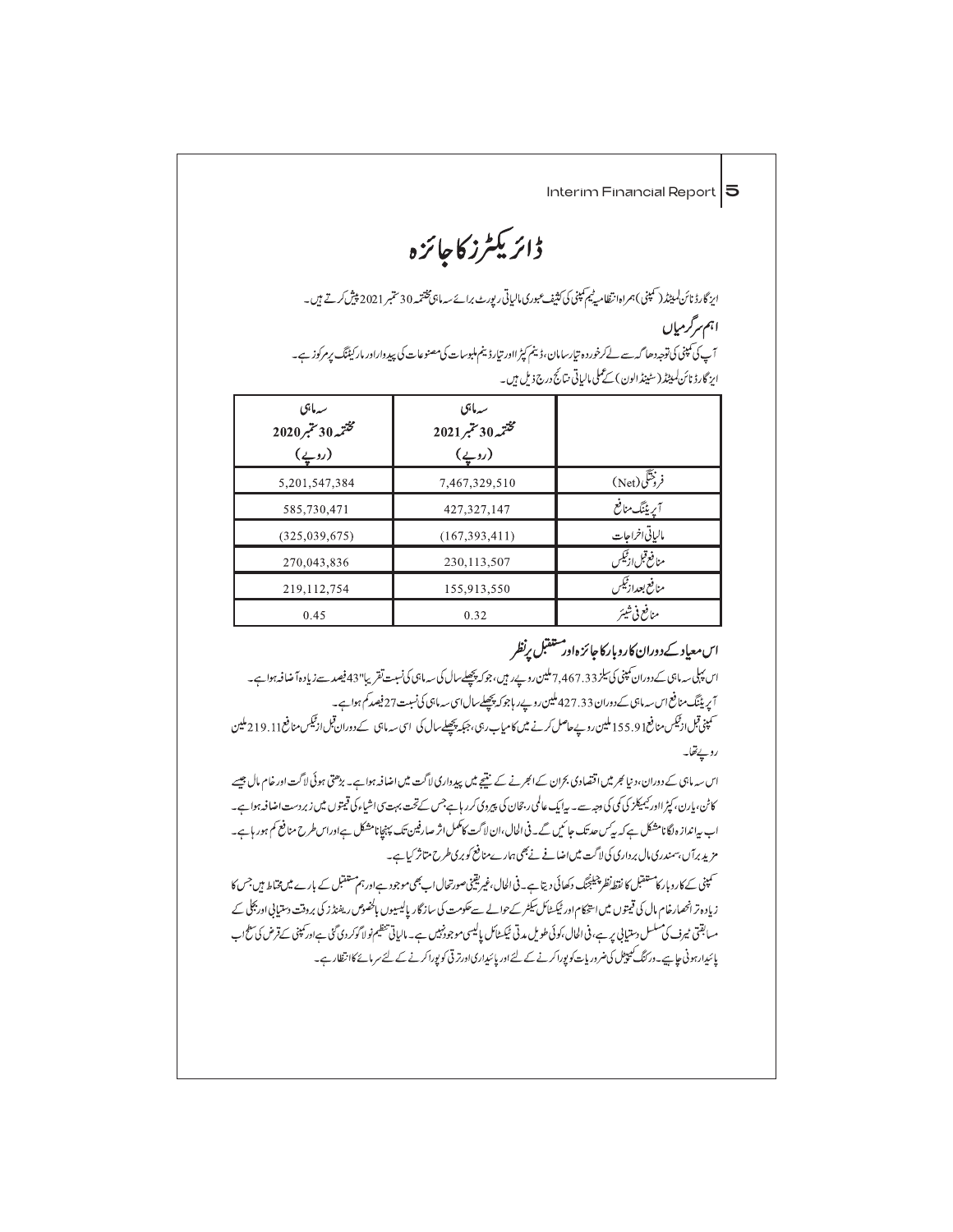6 Azgard Nine Limited .Montebello S.R.L کے بارے میں انکشافات جیسا کہ 30 جون 2021 کے مالیاتی سیٹمنٹس میں بیان کئے گئے ہیں،اٹلی کی عدالتوں میں کاروائی جاری<br>ہےاور کاروائی بمکس ہونے کے بعدتفصیلات دستیاب ہوں گی۔ یجامالیاتی سیٹمنٹس کے بارے میں انکشا بورڈ اپنے تمام شراکت داروں کے تعاون کوتسلیم کرتا ہے۔ہمیں امید ہے کہ ان کے سلسل تعاون سے کمپنی کی کارکر دگی مثبت ست میں رہے گی۔ بورڈ آفڈائر یکٹرز کی جانب سے المستعمل<br>ڈائریکٹر چيف ايگزيکڻوآفيسر لاہور  $\epsilon$ 2021 $\gamma$ رسمبر 2021ء  $\epsilon$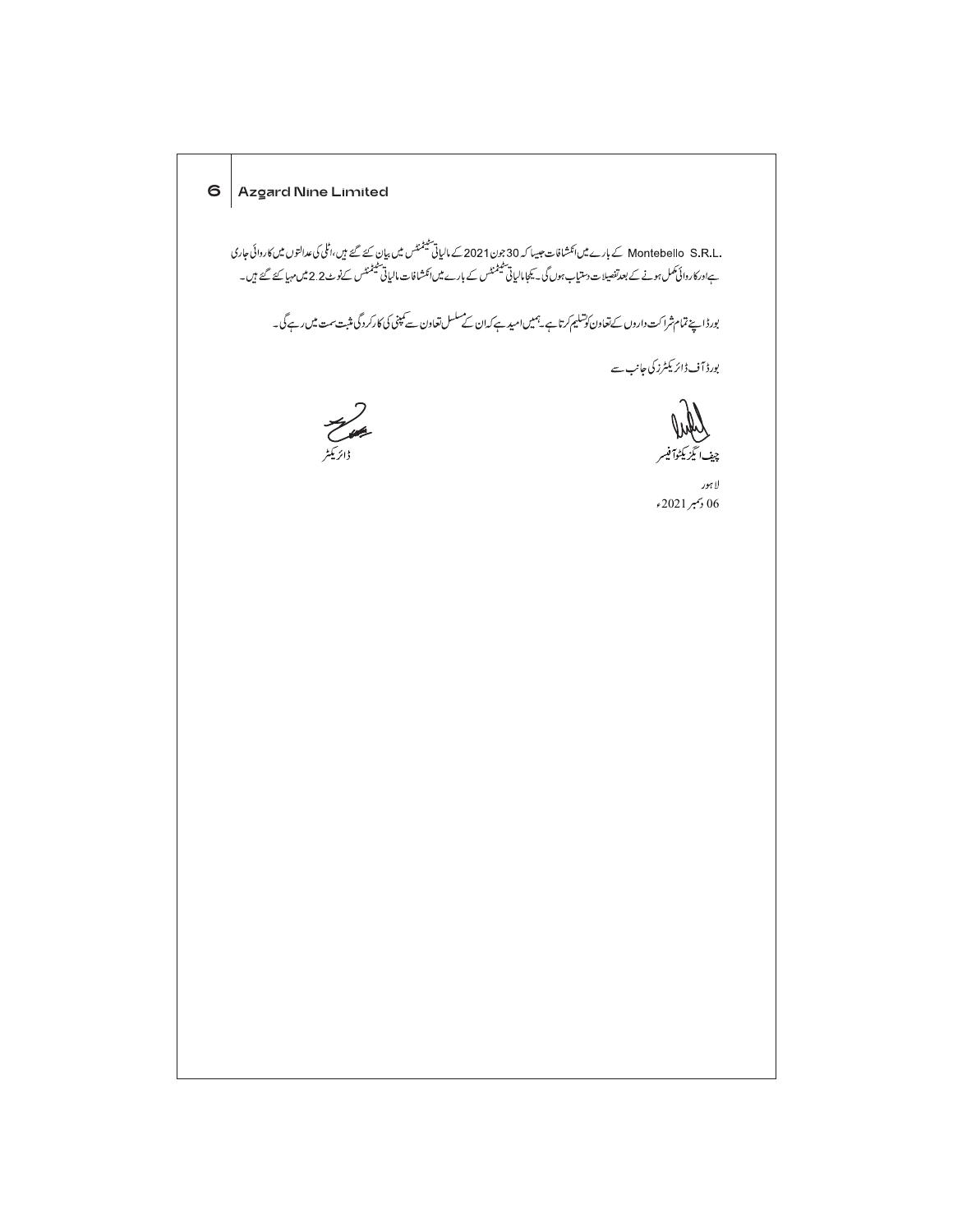|                                                                                      | (Un-audited)                   |                                |
|--------------------------------------------------------------------------------------|--------------------------------|--------------------------------|
|                                                                                      |                                | (Audited)                      |
|                                                                                      | September 30                   | June 30                        |
|                                                                                      | 2021                           | 2021                           |
|                                                                                      | <b>Rupees</b>                  | Rupees                         |
| <b>EQUITY AND LIABILITIES</b>                                                        |                                |                                |
| Authorized share capital                                                             | 15,000,000,000                 | 15,000,000,000                 |
|                                                                                      |                                |                                |
| Issued, subscribed and paid up capital<br>Reserves                                   | 4,913,753,370<br>3,214,437,408 | 4,913,753,370<br>3,214,437,408 |
| Surplus on revaluation of fixed assets                                               | 3,395,605,668                  | 3,414,941,189                  |
| <b>Accumulated loss</b>                                                              | (3,373,205,836)                | (3,548,454,938)                |
|                                                                                      | 8,150,590,610                  | 7,994,677,029                  |
|                                                                                      |                                |                                |
| <b>Non-current liabilities</b>                                                       |                                |                                |
| Redeemable capital - secured                                                         | 312,035,983                    | 311,791,275                    |
| Sub PPTFCs                                                                           | 3,250,000,000                  | 3,250,000,000                  |
| New Zero Coupon PPTFCs                                                               | 5,103,510,000<br>1,081,208,933 | 5,103,510,000                  |
| Term Loan to be Settled from Sale Proceeds of Muzaffargarh Unit<br>Lease liabilities | 4,570,918                      | 1,081,208,933<br>4,672,572     |
| Deferred liability                                                                   | 516,633,482                    | 495,679,868                    |
|                                                                                      | 10,267,959,316                 | 10,246,862,648                 |
| <b>Current liabilities</b>                                                           |                                |                                |
| Current portion of non-current liabilities                                           | 150,038,750                    | 150,772,866                    |
| Short term borrowing                                                                 | 1,535,570,890                  | 1,423,689,035                  |
| Trade and other payables                                                             | 2,705,923,790                  | 2,545,679,458                  |
| <b>Contract Liabilities</b>                                                          | 76,820,617                     | 53,186,265                     |
| Interest / mark-up accrued on borrowings                                             | 245,974,560                    | 200,066,382                    |
| Dividend payable on preference shares                                                | 9,413,535                      | 9,413,535                      |
| Unclaimed dividend on ordinary shares                                                | 3,753,252                      | 3,753,252                      |
| <b>Contingencies and commitments</b>                                                 | 4,727,495,394                  | 4,386,560,793                  |
|                                                                                      | 23,146,045,320                 | 22,628,100,470                 |
| <b>ASSETS</b>                                                                        |                                |                                |
| <b>Non-current assets</b>                                                            |                                |                                |
| Property, plant and equipment                                                        | 10,356,706,448                 | 10,232,590,972                 |
| Long term investments                                                                | 12,608,052                     | 12,608,052                     |
| Long term deposits and receivables                                                   | 38,034,396                     | 38,034,396                     |
|                                                                                      | 10,407,348,896                 | 10,283,233,420                 |
| <b>Current assets</b>                                                                |                                |                                |
| Stores, spares and loose tools<br>Stock-in-trade                                     | 189,795,612<br>4,546,658,066   | 148,644,939<br>4,599,739,102   |
| Trade receivables                                                                    | 3,082,429,344                  | 2,418,068,551                  |
| Advances, deposits, prepayments and other receivables                                | 2,556,250,959                  | 2,514,947,274                  |
| Short term investments                                                               | 139,993,989                    | 139,993,989                    |
| Receivable from National Bank of Pakistan                                            | 306,022,500                    | 306,022,500                    |
| Income tax recoverable                                                               | 29,581,476                     | 37,480,182                     |
| Funds for resturcting scheme                                                         | 11,060,862                     | 17,170,862                     |
| Cash and bank balances                                                               | 612,903,616                    | 898,799,651                    |
|                                                                                      | 11,474,696,424                 | 11,080,867,050                 |
| Non-current assets held for sale                                                     | 1,264,000,000                  | 1,264,000,000                  |
|                                                                                      | 23,146,045,320                 | 22,628,100,470                 |
|                                                                                      |                                |                                |
|                                                                                      |                                |                                |

Τ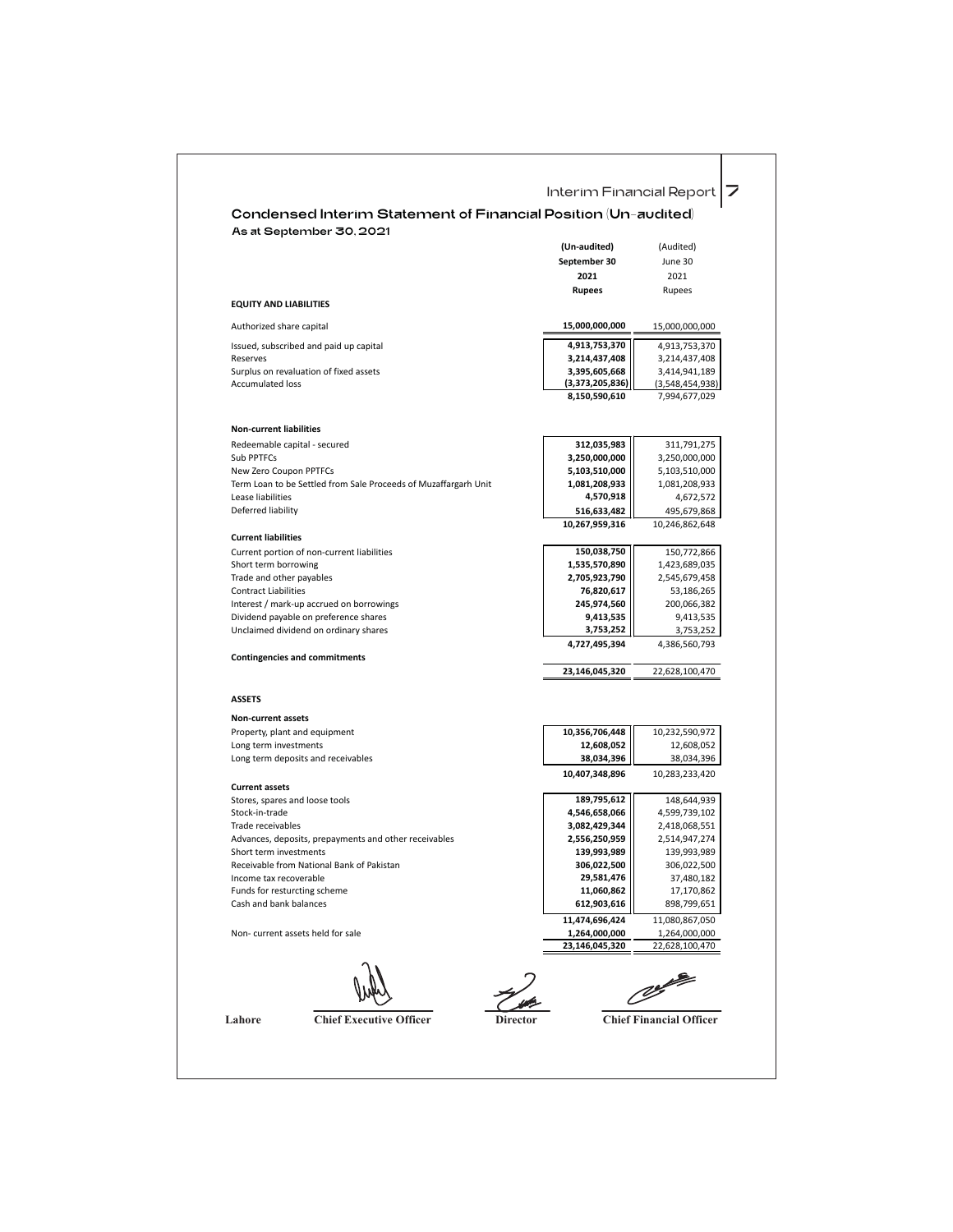## 8 Azgard Nine Limited

For the quarter ended September 30, 2021 Condensed Interim Statement of Profit or Loss (Un-audited)

|                                        | (Un-audited)        | (Un-audited)    |
|----------------------------------------|---------------------|-----------------|
|                                        | <b>July 2021 to</b> | July 2020 to    |
|                                        | Sepetmber 2021      | September 2020  |
|                                        | <b>Rupees</b>       | Rupees          |
| Sales - net                            | 7,467,329,510       | 5,201,547,384   |
| Cost of sales                          | (6,474,715,154)     | (4,204,064,193) |
| <b>Gross profit</b>                    | 992,614,356         | 997,483,191     |
| Selling and distribution expenses      | (409, 628, 353)     | (273,634,473)   |
| Administrative expenses                | (155,658,856)       | (138, 118, 247) |
| <b>Profit from operations</b>          | 427,327,147         | 585,730,471     |
| Other income                           | 14,823,035          | 28,208,193      |
| Other expenses                         | (44, 643, 264)      | (18, 855, 153)  |
| Finance cost                           | (167, 393, 411)     | (325,039,675)   |
| <b>Profit before taxation</b>          | 230,113,507         | 270,043,836     |
| Taxation                               | (74, 199, 957)      | (50, 931, 082)  |
| <b>Profit after taxation</b>           | 155,913,550         | 219,112,754     |
| Earnings per share - basic and diluted | 0.32                | 0.45            |

 $\mathscr{O}$ 

**Lahore Chief Executive Officer Director Director Chief Financial Officer**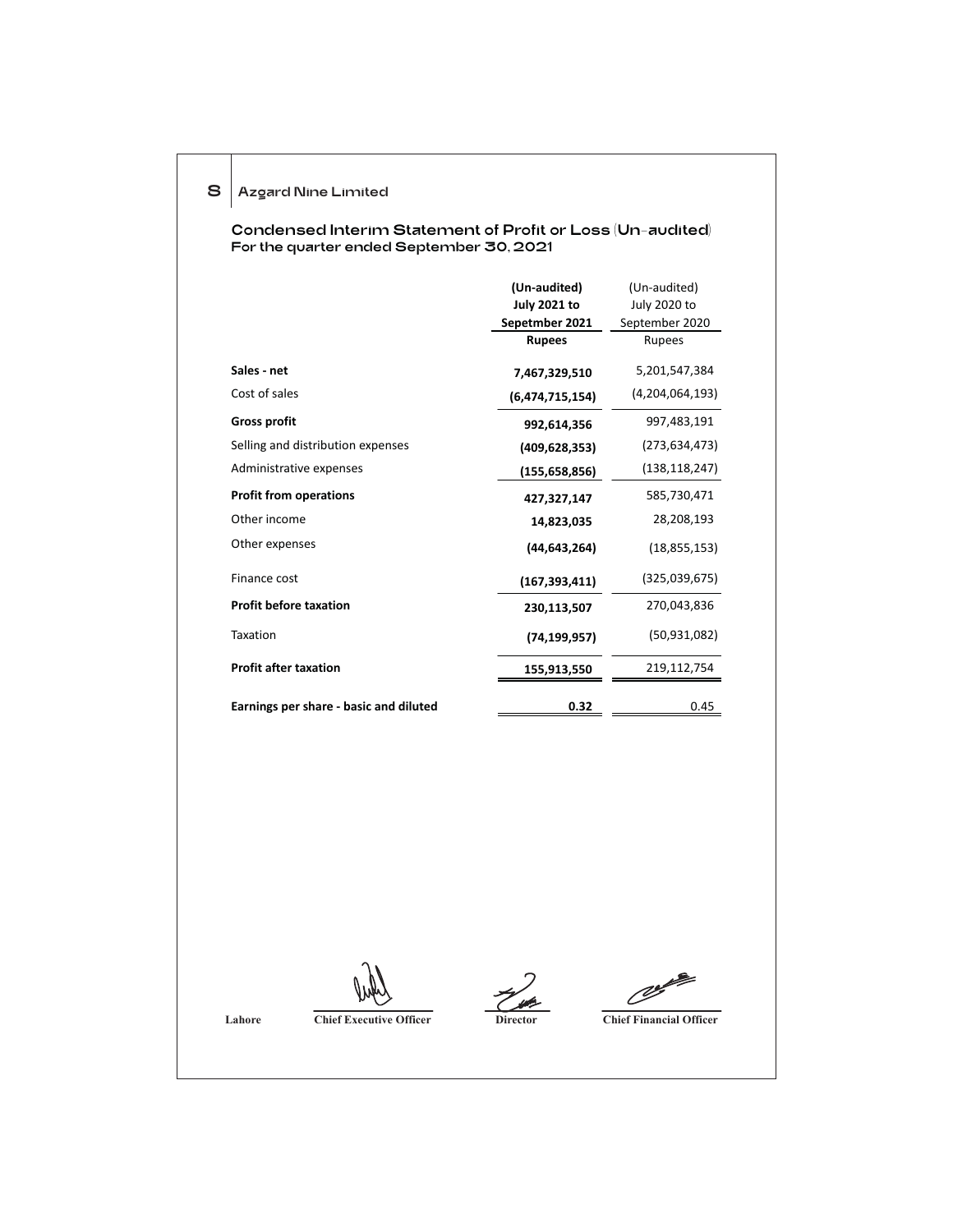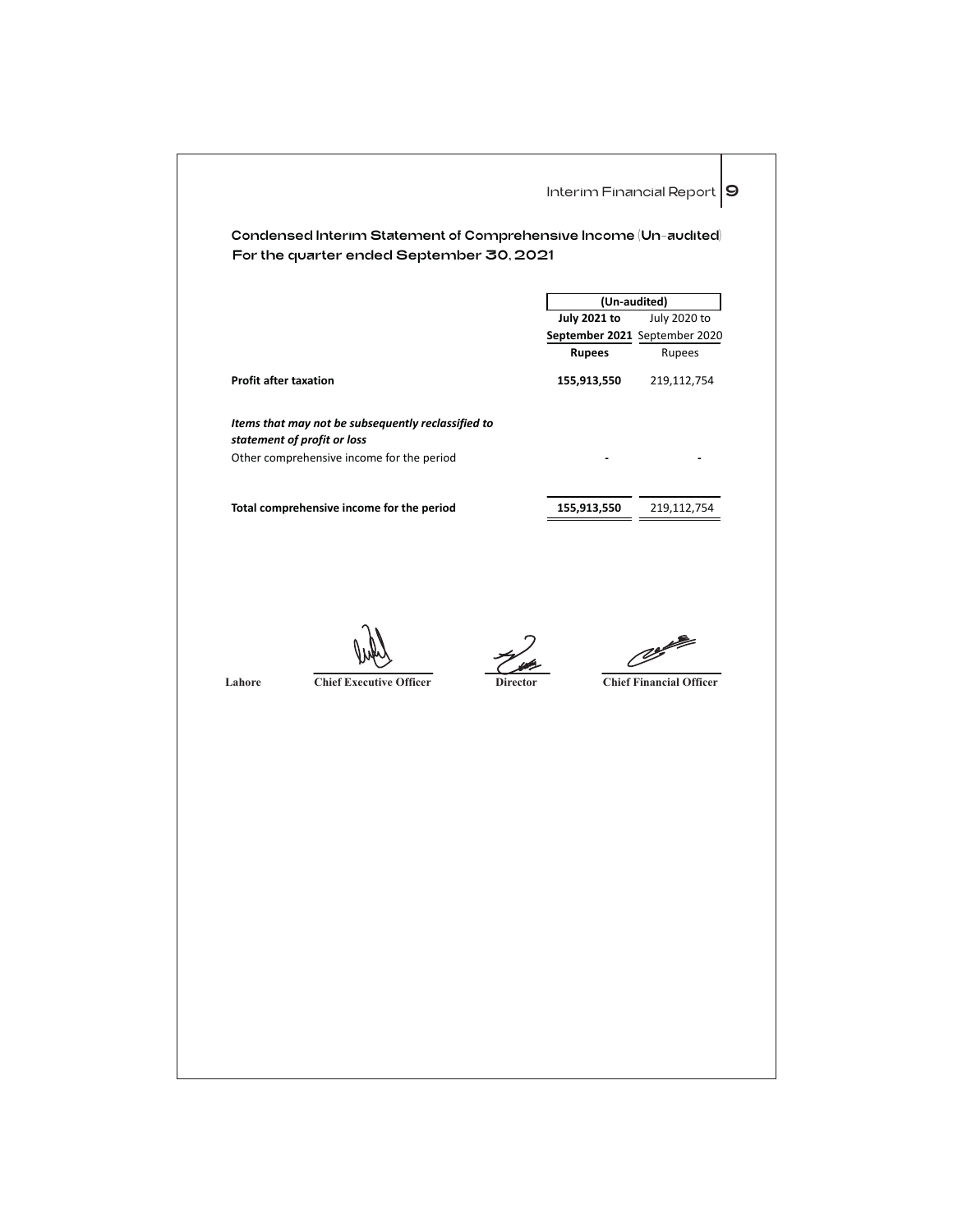10 | Azgard Nine Limited

For the quarter ended September 30, 2021 Condensed Interim Statement of Cash Flows (Un-audited)

|                                                      | <b>July 2021 to</b> | July 2020 to    |
|------------------------------------------------------|---------------------|-----------------|
|                                                      | September 2021      | September 2020  |
|                                                      | <b>Rupees</b>       | Rupees          |
| Cash flow from operating activities                  |                     |                 |
| Profit before taxation                               | 230,113,507         | 270,043,836     |
| Adjustments                                          | 344,456,627         | 481,586,609     |
| Operating profit before working capital changes      | 574,570,134         | 751,630,445     |
| Changes in working capital                           | (542, 830, 765)     | (931, 684, 032) |
| Cash generated from operations                       | 31,739,369          | (180, 053, 587) |
| <b>Payments for:</b>                                 |                     |                 |
| Finance cost                                         | (117, 945, 820)     | (88,086,196)    |
| Income tax                                           | (66, 301, 282)      | (36, 337, 119)  |
| Post retirement benefits                             | (19, 161, 399)      | (42, 648, 189)  |
| Net cash generated from operating activities         | (171, 669, 132)     | (347, 125, 091) |
| Cash flows from investing activities                 |                     |                 |
| Capital expenditure                                  | (257, 440, 709)     | (8,554,794)     |
| Proceeds from disposal of fixed assets               | 26,068,376          | (45,902,258)    |
| Net cash used in investing activities                | (231, 372, 333)     | (54, 457, 052)  |
| Cash flows from financing activities                 |                     |                 |
| Lease liabilities                                    | (835, 772)          | (727, 182)      |
| Short term borrowings-net                            | 111,881,854         | 93,861,393      |
| Dividend paid                                        | (10, 652)           |                 |
| Net cash generated from financing activities         | 111,035,430         | 93,134,211      |
| Net increase in cash and cash equivalents            | (292,006,035)       | (308, 447, 932) |
| Cash and cash equivalents at the beginning of period | 915,970,513         | 787,189,396     |
| Cash and cash equivalents at the end of period       | 623,964,478         | 478,741,464     |
|                                                      |                     |                 |

 $\mathscr{O}$ 

**Lahore Chief Executive Officer Director Director Chief Financial Officer**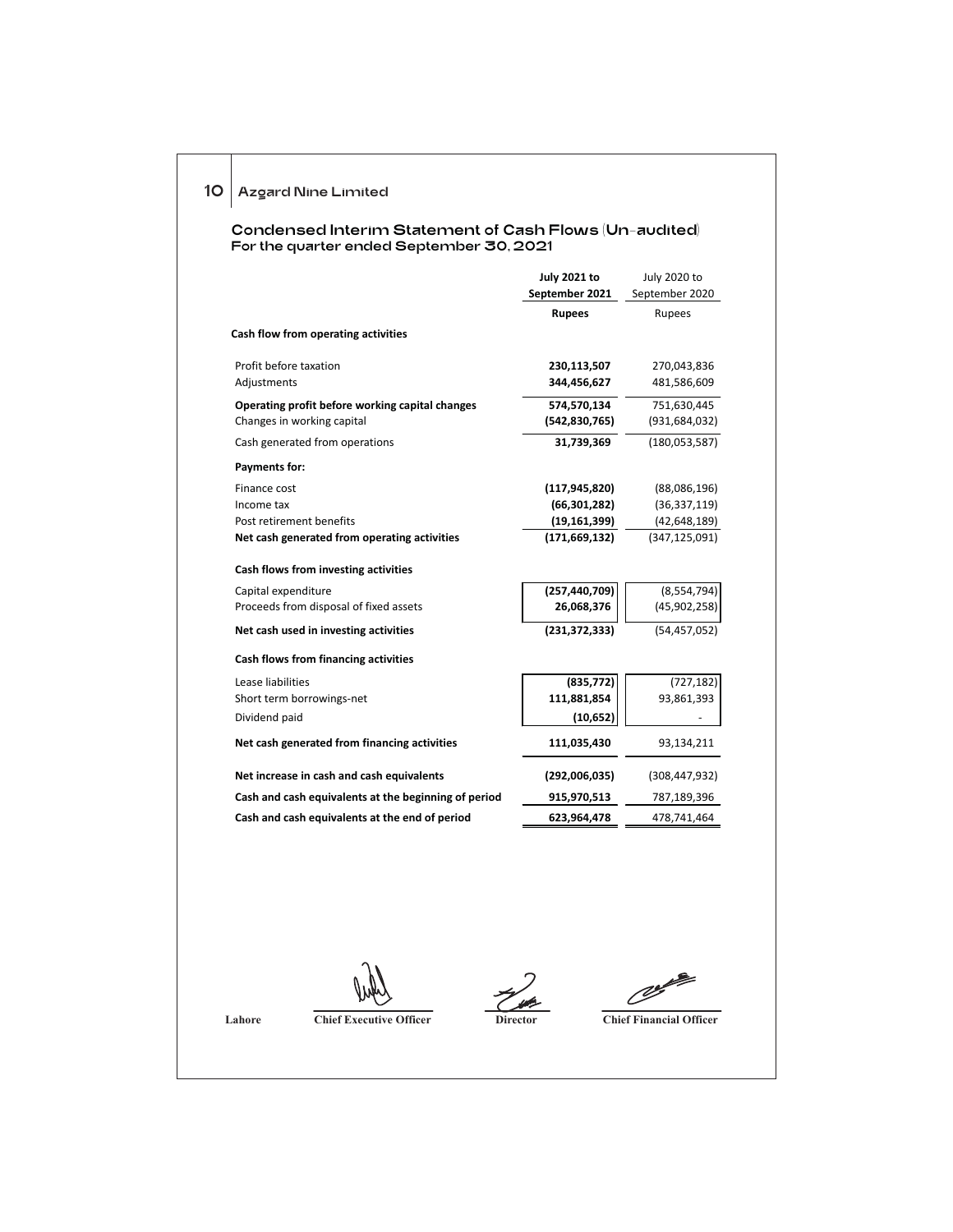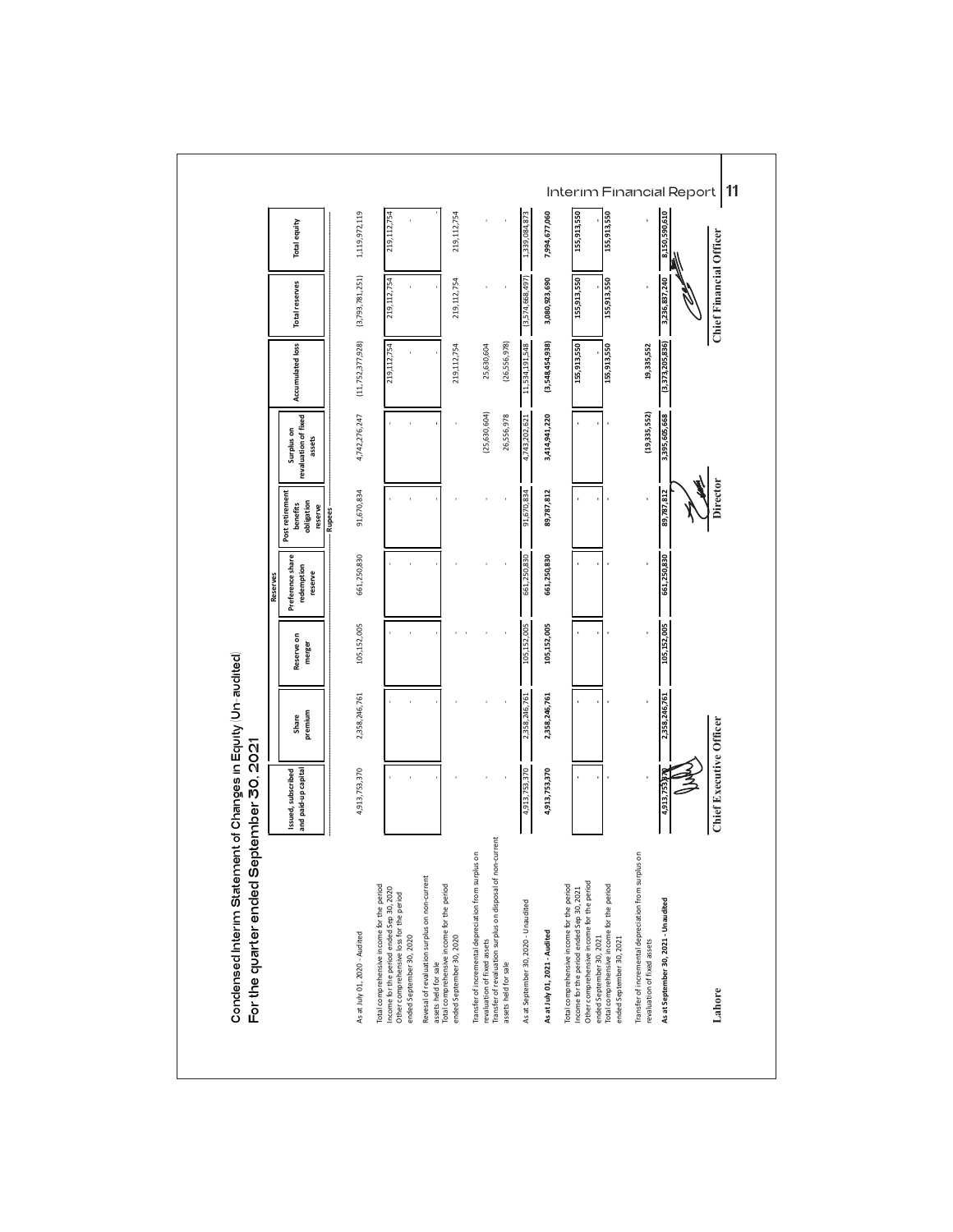#### 12 | Azgard Nine Limited

Condensed Interim Selected Explanatory Notes to the Financial Statements (Un-audited) For the quarter ended September 30, 2021

#### **1 Reporting entity**

Azgard Nine Limited ("the Company") is incorporated in Pakistan as a public limited company and is listed on Pakistan Stock Exchange Limited. The Company is a composite spinning, weaving, dyeing and stitching unit engaged in the manufacturing of yarn, denim and denim products. The registered office of the Company is situated at Ismail Aiwan-i-Science, off Shahrah-i-Roomi, Lahore. The Company has three units with Unit I located at 2.5 km off Manga, Raiwind Road, District Kasur, Unit II at Alipur Road, Muzaffargarh, Unit III at Atta Buksh Road, 18 km, off Ferozpur Road, Mouza Atari Saroba, Tehseel Cantt, Lahore. Unit III is rented facility. Unit I and III are operational, Unit II is non-operational and is being held for sale.

#### **Basis of preparation 2**

#### **2.1 Statement of compliance**

These condensed interim financial statements have been prepared in accordance with the accounting and reporting standards as applicable in Pakistan for interim financial reporting. The accounting and reporting standards as applicable in Pakistan for interim financial reporting comprise of:

- International Accounting Standard (IAS) 34, Interim Financial Reporting, issued by the International Accounting Standards Board (IASB) as notified under the Companies Act, 2017; and

- Provisions of and directives issued under the Companies Act, 2017.

Where the provisions of and directives issued under the Companies Act, 2017 differ with the requirements of IAS 34, the provisions of and directives issued under the Companies Act, 2017 have been followed.

These condensed interim financial statements do not include all the information required for annual financial statements including financial risk management information and therefore should be read in conjunction with the annual audited financial statements for the year ended June 30, 2021.

Comparative statement of financial position is extracted from annual audited financial statements for the year ended June 30, 2021 whereas comparative statement of profit or loss, statement of changes in equity and statement of cash flows are stated from un-audited condensed interim financial statements for the quarter ended on Sep 30, 2020.

These condensed interim financial statements are being submitted to the shareholders as required by Section 237 of the Companies Act, 2017.

#### **Separate financial statements 2.2**

These condensed interim financial statements are the separate financial statements of the Company. Consolidated condensed interim financial statements of the Company are not prepared as the management, based on advice from the Company's legal counsel, has concluded that as a result of ongoing bankruptcy proceedings and management of affairs of Montebello s.r.l. ("MBL") by the Court appointed trustee, the Company has ceased to exercise control over activities of MBL. Furthermore, in view of the guidance in International Financial Reporting Standard 10 "Consolidated Financial Statements", the management has concluded that the Company does not have power to direct the relevant activities of MBL. Resultantly, the Company has ceased recognising and presenting MBL as its subsidiary.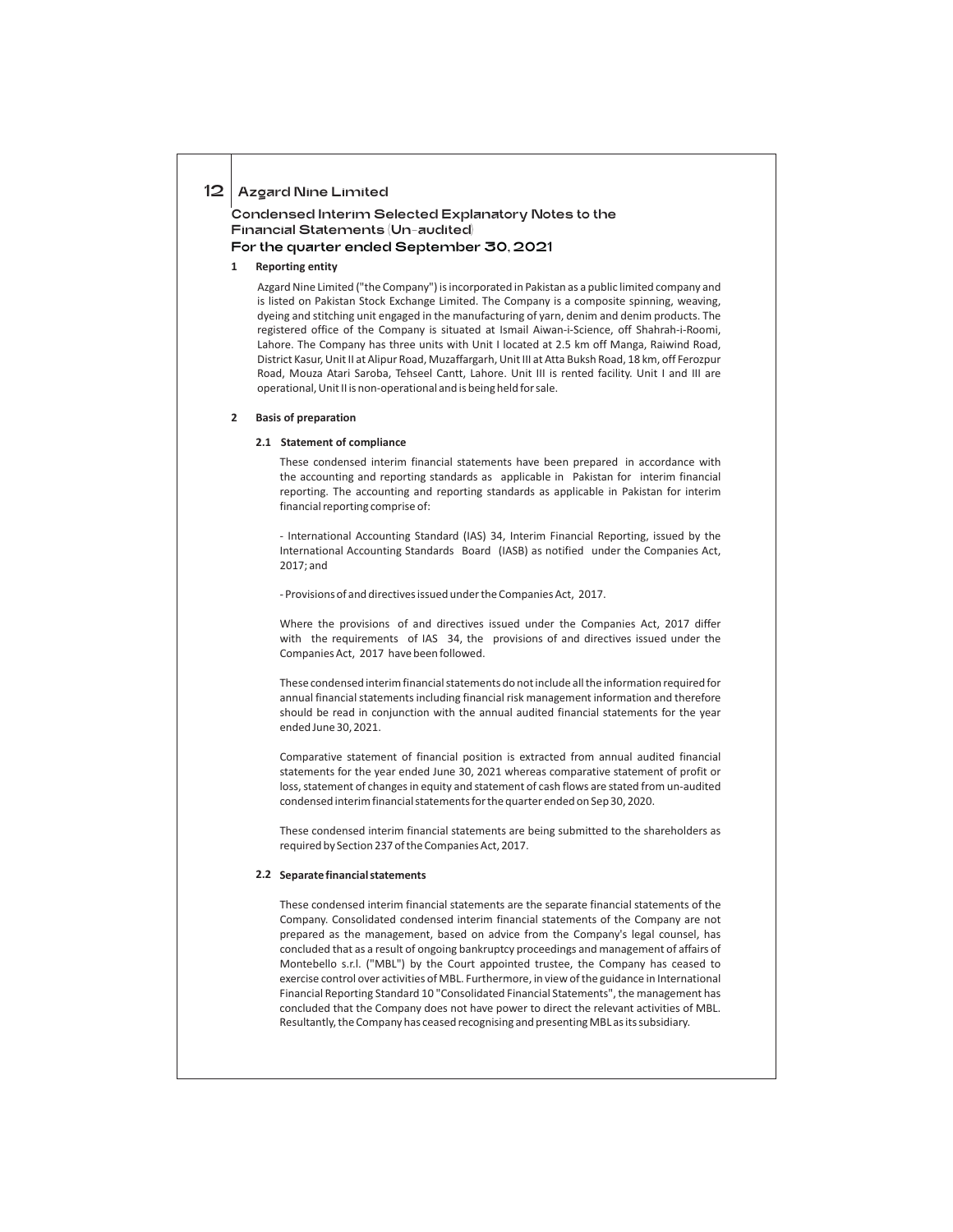The accounting policies and methods of computation adopted in the preparation of this **3.1** condensed interim unconsolidated financial information are the same as those applied in the preparation of the financial statements for the year ended June 30, 2021. **3.2** Judgments and estimates made by the management in the preparation of the condensed interim financial information are the same as those applied in preparation of annual published financial statements of the Company for the year ended June 30, 2021. There is no material change in the status of contingencies as disclosed in the financial statements for the year ended June 30, 2021. **Accounting policies and estimates 4 Contingencies and commitments 4.1 Contingencies** Interim Financial Report  $|13|$ **(Un-audited)** (Audited) September 30, 2021 **Note Rupees** Rupees **162,930,044**  82,158,945 **85,106,498** 65,028,427 **248,036,542** 147,187,372 **132,521,571** 200,921,358 *5.1* **9,926,274,048** 9,938,195,993 **7,119,328** 7,494,027 **423,313,072**  10,232,590,972 286,900,952 **10,356,706,448 9,938,195,993 (91,930,246)** (383,367,029) 9,996,709,467 *5.1.1* **138,608,704**  9,938,195,993 723,085,460 **-** (383,159,621) **(58,600,403)** (15,072,284) **9,926,274,048 8,611,453** 118,241,378 **118,148,801** 563,590,403 **4,937,300** 9,075,092 **92,400** 3,307,050 **2,099,500** 20,906,918 **4.2 Commitments 4.2.1 Commitments under irrevocable letters of credit for:** - purchase of Plant, machinery and loose tools - purchase of raw material **4.2.2** Commitments for capital expenditure **5 Property, plant and equipment** Operating fixed assets Right of use asset Capital work in progress **5.1 Operating fixed assets** Net book value as at the beginning of the period / year Additions during the period / year Surplus on revaluation during the period / year Disposals during the period / year - Net book value Depreciation charged during the period / year **Net book value as at the end of the period / year 5.1.1 Additions- Cost** *Assets owned by the Company* Building on freehold land Plant and Machinery Furniture, fixtures and office equipment Vehicles Tools and equipments Electric installations **4,719,250** 7,964,619

**138,608,704** 723,085,460

**3**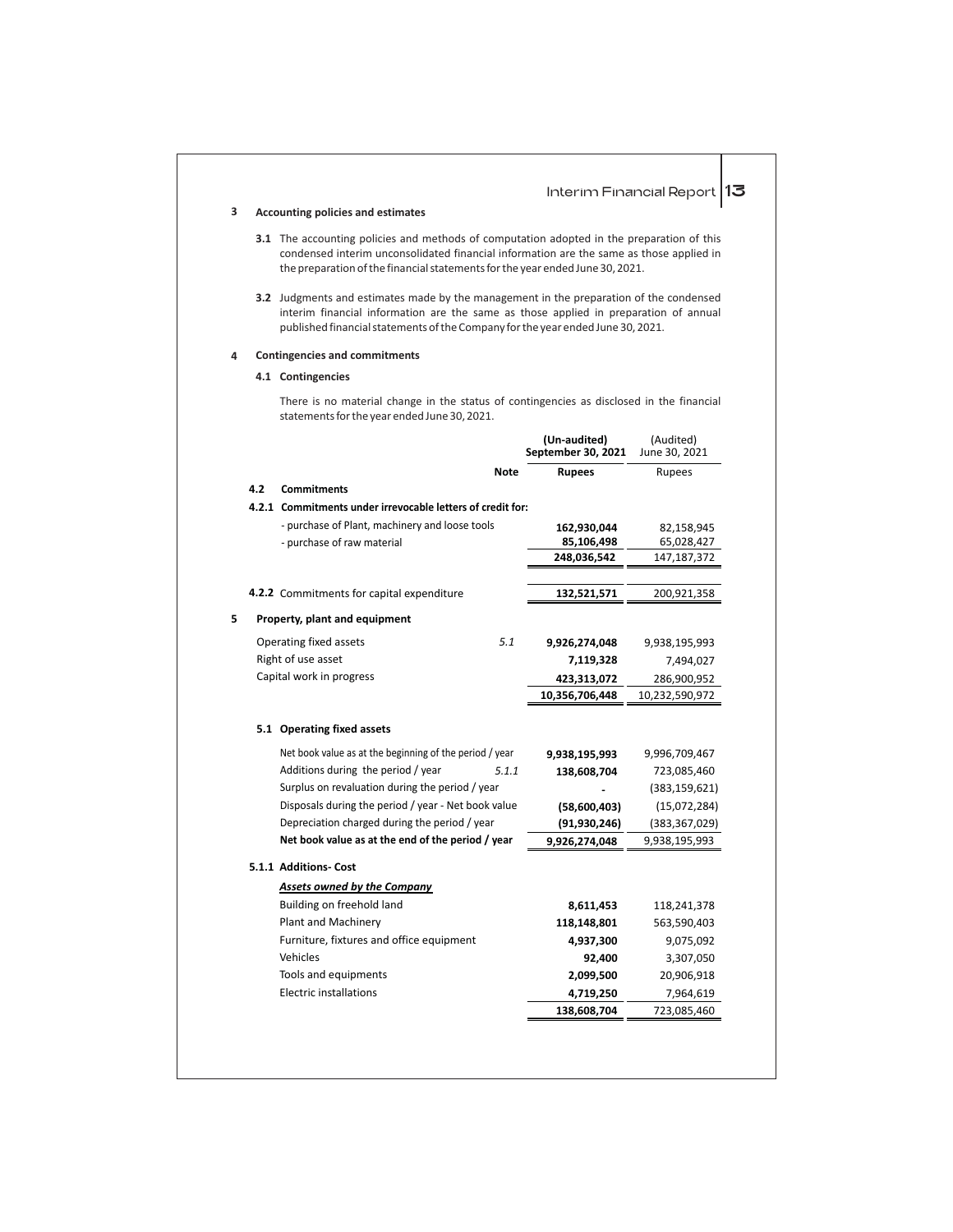|       | <b>Azgard Nine Limited</b>                                                                                                                                                                                                                                                                                                                                                                                                     |                                                                      |                              |
|-------|--------------------------------------------------------------------------------------------------------------------------------------------------------------------------------------------------------------------------------------------------------------------------------------------------------------------------------------------------------------------------------------------------------------------------------|----------------------------------------------------------------------|------------------------------|
|       |                                                                                                                                                                                                                                                                                                                                                                                                                                | (Un-audited)<br><b>July 2021 to</b><br>September 2021 September 2020 | (Un-audited)<br>July 2020 to |
|       |                                                                                                                                                                                                                                                                                                                                                                                                                                | <b>Rupees</b>                                                        | Rupees                       |
| 6     | <b>Finance cost</b>                                                                                                                                                                                                                                                                                                                                                                                                            |                                                                      |                              |
|       | Interest / mark-up on:                                                                                                                                                                                                                                                                                                                                                                                                         |                                                                      |                              |
|       | Redeemable capital & long term finances                                                                                                                                                                                                                                                                                                                                                                                        | 56,304,318                                                           | 132,869,705                  |
|       | Lease liabilities                                                                                                                                                                                                                                                                                                                                                                                                              | 98,754                                                               | 225,909                      |
|       | Short term borrowings                                                                                                                                                                                                                                                                                                                                                                                                          | 16,082,549                                                           | 91,926,038                   |
|       |                                                                                                                                                                                                                                                                                                                                                                                                                                | 72,485,621                                                           | 225,021,652                  |
|       | Amortization of transaction costs                                                                                                                                                                                                                                                                                                                                                                                              | 3,294,707                                                            | 703,746                      |
|       | Exchange loss on foreign currency borrowings                                                                                                                                                                                                                                                                                                                                                                                   |                                                                      | 40,958,302                   |
|       | Bank discounting and other charges                                                                                                                                                                                                                                                                                                                                                                                             | 91,613,083                                                           | 58,355,975                   |
|       |                                                                                                                                                                                                                                                                                                                                                                                                                                | 167,393,411                                                          | 325,039,675                  |
|       | Related parties from the Company's perspective comprise associated undertakings, key<br>management personnel (including chief executive and directors), post employment benefit plan<br>and other related parties. The Company in the normal course of business carries out transactions<br>with various related parties and continues to have a policy whereby all such transactions are<br>carried out on permissible basis. |                                                                      |                              |
|       | Detail of transactions and balances with related parties is as follows:                                                                                                                                                                                                                                                                                                                                                        |                                                                      |                              |
|       |                                                                                                                                                                                                                                                                                                                                                                                                                                | (Un-audited)<br><b>July 2021 to</b><br>September 2021 September 2020 | (Un-audited)<br>July 2020 to |
| 7.1   | <b>Transactions with related parties</b>                                                                                                                                                                                                                                                                                                                                                                                       | <b>Rupees</b>                                                        | Rupees                       |
| 7.1.1 |                                                                                                                                                                                                                                                                                                                                                                                                                                |                                                                      |                              |
|       |                                                                                                                                                                                                                                                                                                                                                                                                                                |                                                                      |                              |
|       | Other related parties                                                                                                                                                                                                                                                                                                                                                                                                          |                                                                      |                              |
|       | <b>JS Bank Limited</b><br>Mark-up expense                                                                                                                                                                                                                                                                                                                                                                                      | 783,264                                                              | 1,583,760                    |

Mark-up expense

**Unit Trust of Pakistan** Mark-up expense **JS Large Cap Fund** Mark-up expense Markup Paid/ Settled

**JS Global Capital Limited** Mark-up expense Markup Paid/ Settled

**235,162** 661,825

**385,292** 723,534

**1,028,092** 2,305,696 **795,781** -

**4,035,919** 9,051,333 **3,123,948** -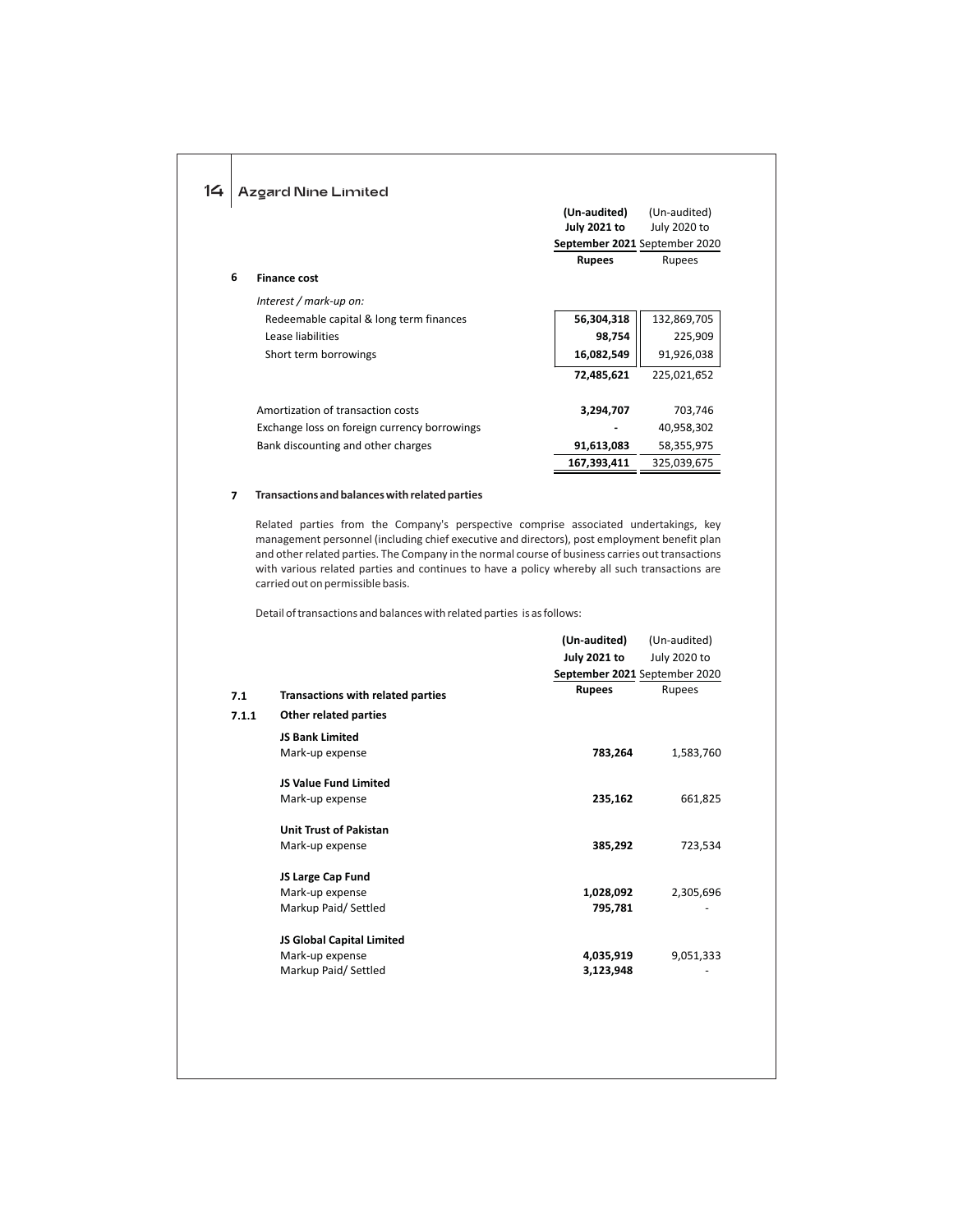|       |                                                          | Interim Financial Report                             | 115                       |
|-------|----------------------------------------------------------|------------------------------------------------------|---------------------------|
|       |                                                          | (Un-audited)                                         | (Un-audited)              |
|       |                                                          | <b>July 2021 to</b><br>September 2021 September 2020 | July 2020 to              |
|       |                                                          | <b>Rupees</b>                                        | Rupees                    |
|       | JS Principal Secure Fund                                 |                                                      |                           |
|       | Mark-up expense                                          | 413,907                                              | 928,267                   |
|       | Markup Paid/Settled                                      | 320,379                                              |                           |
|       | JS Income Fund                                           |                                                      |                           |
|       | Mark-up expense                                          | 474,042                                              | 973,373                   |
|       | JS Growth Fund                                           |                                                      |                           |
|       | Mark-up expense                                          | 989,672                                              | 2,331,532                 |
|       | Markup Paid/Settled                                      | 614,347                                              |                           |
|       |                                                          | (Un-audited)                                         | (Audited)                 |
|       |                                                          | September 30                                         | June 30                   |
|       |                                                          | 2021                                                 | 2021                      |
| 7.2   | <b>Balances with related parties</b>                     | <b>Rupees</b>                                        | Rupees                    |
| 7.2.1 | Other related parties                                    |                                                      |                           |
|       | <b>JS Bank Limited</b>                                   |                                                      |                           |
|       | Sub PPTFCs                                               | 48,280,000                                           | 48,280,000                |
|       | Term Loan                                                | 13,870,315                                           | 13,870,315                |
|       | New Zero Coupon PPTFCs                                   | 63,025,000                                           | 63,025,000                |
|       | Mark-up payable                                          | 1,319,630                                            | 534,900                   |
|       | <b>JS Value Fund Limited</b><br>Sub PPTFCs               | 14,495,000                                           | 14,495,000                |
|       | Term Loan                                                | 4,164,612                                            | 4,164,612                 |
|       | New Zero Coupon PPTFCs                                   | 33,250,000                                           | 33,250,000                |
|       | Mark-up payable                                          | 396,197                                              | 160,595                   |
|       | <b>Unit Trust of Pakistan</b>                            |                                                      |                           |
|       | Sub PPTFCs                                               | 23,750,000                                           | 23,750,000                |
|       | Term Loan                                                | 6,822,073                                            | 6,822,073                 |
|       | New Zero Coupon PPTFCs                                   | 49,485,000                                           | 49,485,000                |
|       | Mark-up payable                                          | 649,133                                              | 263,120                   |
|       | JS Large Cap Fund                                        |                                                      |                           |
|       | Redeemable capital - PPTFCs                              | 63,837,358                                           | 63,837,358                |
|       | Term Loan                                                | 17,739,525                                           | 17,739,525                |
|       | New Zero Coupon PPTFCs<br>Mark-up payable                | 59,745,000                                           | 59,745,000                |
|       |                                                          | 936,331                                              | 703,601                   |
|       | JS Global Capital Limited<br>Redeemable capital - PPTFCs |                                                      |                           |
|       |                                                          | 250,602,457                                          | 250,602,457               |
|       |                                                          |                                                      |                           |
|       | Term Loan<br>New Zero Coupon PPTFCs                      | 69,638,980<br>234,545,000                            | 69,638,980<br>234,545,000 |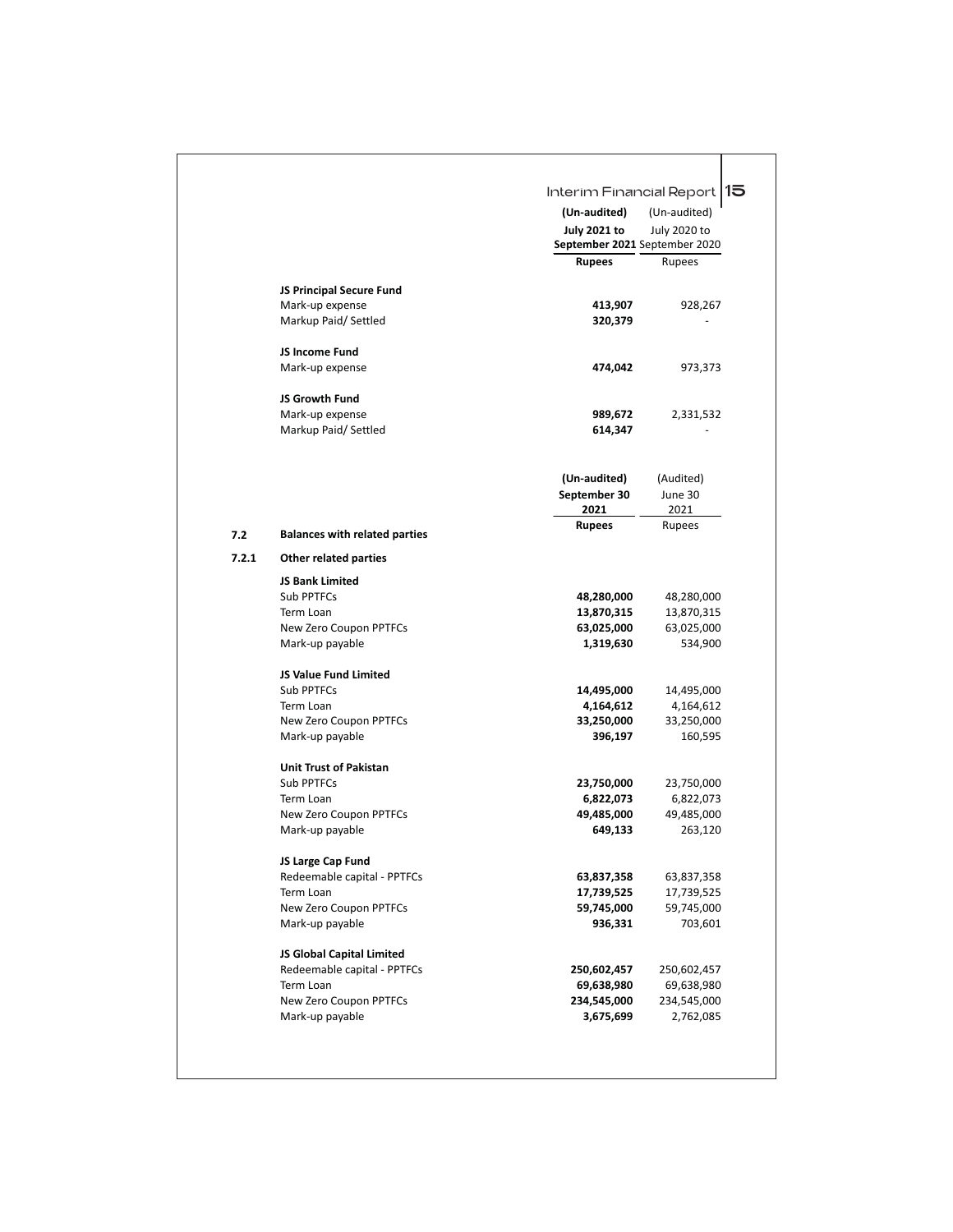| Azgard Nine Limited                                     | (Un-audited)            | (Audited)             |
|---------------------------------------------------------|-------------------------|-----------------------|
|                                                         | September 30            | June 30               |
|                                                         | 2021                    | 2021                  |
|                                                         | <b>Rupees</b>           | Rupees                |
|                                                         |                         |                       |
| JS Principal Secure Fund<br>Redeemable capital - PPTFCs | 25,700,755              | 25,700,755            |
| Term Loan                                               | 7,141,887               | 7,141,887             |
| New Zero Coupon PPTFCs                                  | 24,050,000              | 24,050,000            |
| Mark-up payable                                         | 376,964                 | 283,268               |
| JS Pension Savings Fund                                 |                         |                       |
| New Zero Coupon PPTFCs                                  | 3,850,000               | 3,850,000             |
| JS Income Fund                                          |                         |                       |
| Sub PPTFCs                                              | 29,220,000              | 29,220,000            |
| Term Loan                                               | 8,394,214               | 8,394,214             |
| New Zero Coupon PPTFCs                                  | 62,040,000              | 62,040,000            |
| Mark-up payable                                         | 798,658                 | 323,729               |
| JS Growth Fund                                          |                         |                       |
| Redeemable capital - PPTFCs                             | 49,282,809              | 49,282,809            |
| Sub PPTFCs                                              | 12,080,000              | 12,080,000            |
| Term Loan                                               | 17,165,525              | 17,165,525            |
| New Zero Coupon PPTFCs<br>Mark-up payable               | 73,830,000<br>1,053,035 | 73,830,000<br>677,021 |
|                                                         |                         |                       |
|                                                         |                         |                       |
|                                                         |                         |                       |
|                                                         |                         |                       |
|                                                         |                         |                       |
|                                                         |                         |                       |
|                                                         |                         |                       |
|                                                         |                         |                       |
|                                                         |                         |                       |
|                                                         |                         |                       |
|                                                         |                         |                       |
|                                                         |                         |                       |
|                                                         |                         |                       |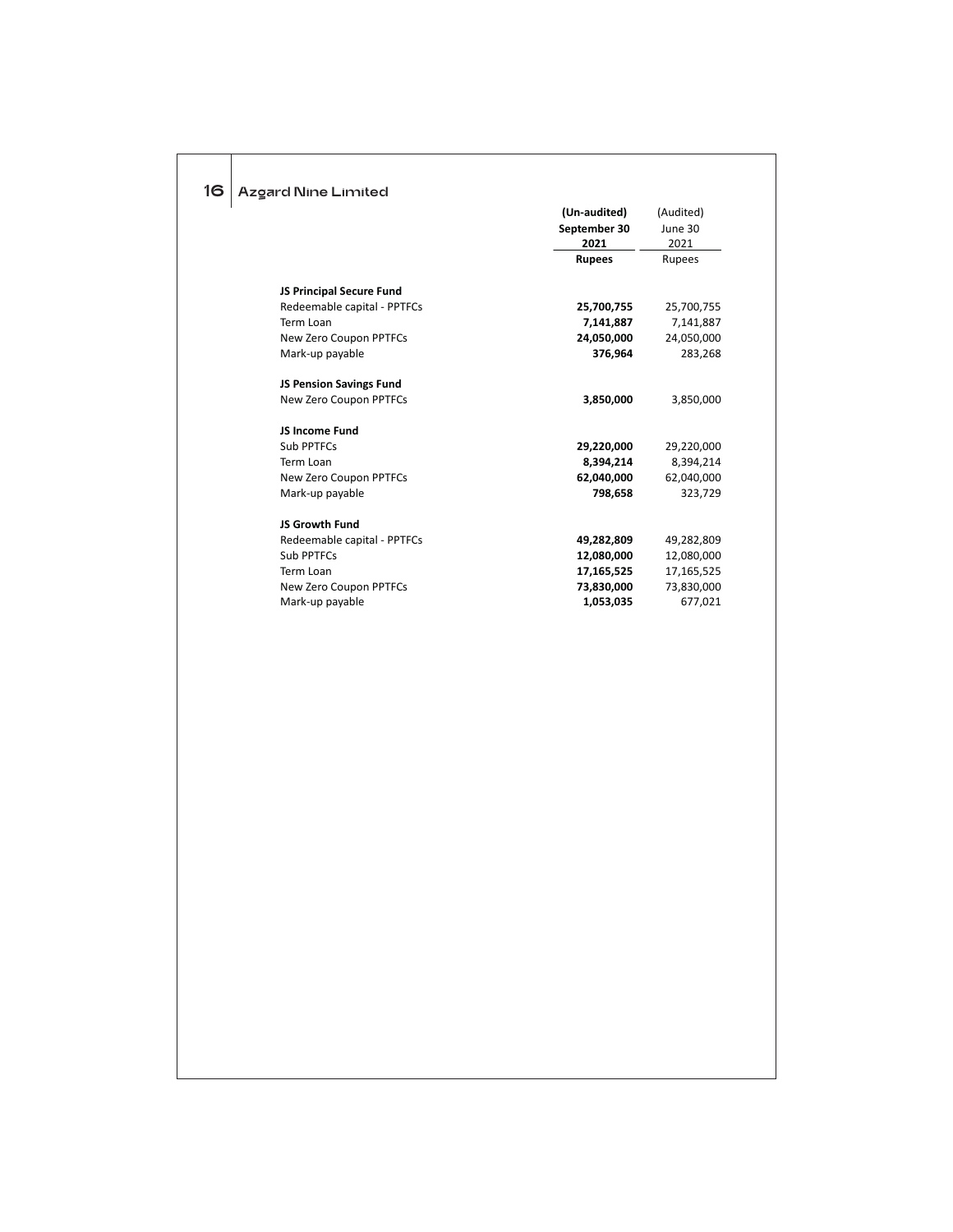| (2,419,714,750) | (1,042,210,902)    |
|-----------------|--------------------|
| (238, 534, 897) | (1,042,210,902)    |
| (182, 292, 687) | 1,042,210,902      |
| (56,242,210)    | 1,042,210,902      |
| 2,581,659       | September-20       |
| (2, 581, 659)   | Rupees             |
| (2,417,133,091) | Elimination        |
| 2,885,408,602   | (1, 415, 761, 868) |
| 227,158,955     | (1,415,761,868)    |
| 2,882,826,943   | 1,415,761,868      |
| 465,693,852     | 1,415,761,868      |
| September-20    | September-21       |
| Rupees          | Rupees             |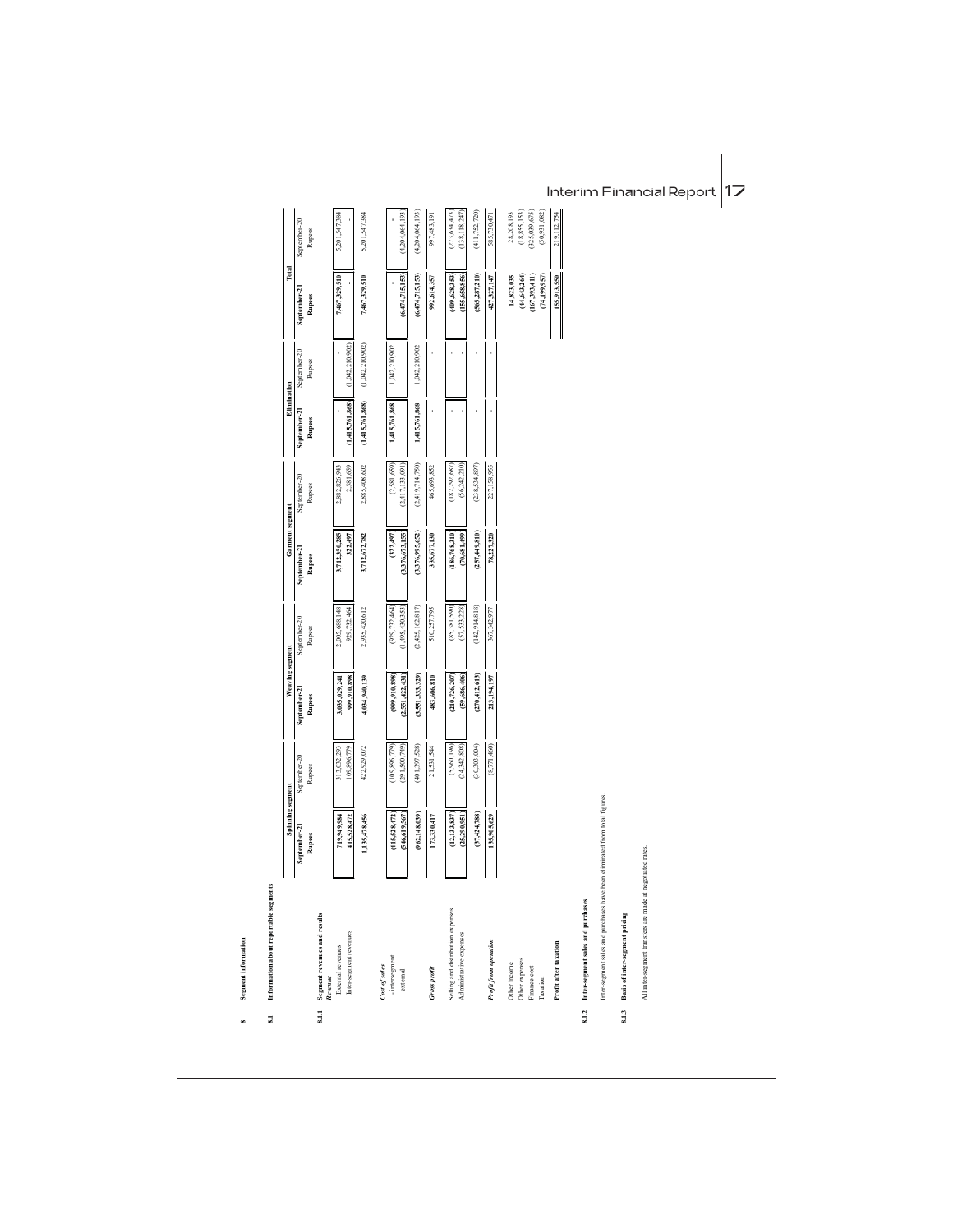|                                           | Spinning segment<br>September-21<br>Rupees   | Rupees<br>$J$ une- $21$          | Weaving segment<br>September-21<br>Rupees | Rupees<br>$J$ une- $21$ | Garment segment<br>September-21<br>Rupees | $_{\rm line-21}$<br>Rupees             | Elimination<br>September-21<br>Rupees | Rupees<br>$June-21$ | September-2<br>Rupees           | Total |
|-------------------------------------------|----------------------------------------------|----------------------------------|-------------------------------------------|-------------------------|-------------------------------------------|----------------------------------------|---------------------------------------|---------------------|---------------------------------|-------|
|                                           |                                              |                                  |                                           |                         |                                           |                                        |                                       |                     |                                 |       |
|                                           | 3,572,220,525                                | 3,637,594,249                    | 10,451,101,847                            | 9,790,119,996           | 8,322,571,769                             | 8,457,287,142                          | (653,321,211)                         | (702, 171, 202)     | 21,692,572,930                  |       |
| Property, plant and equipment - common    |                                              |                                  |                                           |                         |                                           |                                        |                                       |                     | 983,786,986<br>12,608,052       |       |
| Receivable from National Bank of Pakistan |                                              |                                  |                                           |                         |                                           |                                        |                                       |                     | 306,022,500                     |       |
|                                           |                                              |                                  |                                           |                         |                                           |                                        |                                       |                     | 139,993,989                     |       |
|                                           |                                              |                                  |                                           |                         |                                           |                                        |                                       |                     | 11,060,862                      |       |
|                                           | 3,572,220,525                                | 637,594,249                      | 10,451,101,847                            | 9,790,119,996           | 8,322,571,769                             | ;287,142<br>8,457                      | (653,321,211)                         | 1,202<br>(702, 171) | 23,146,045,319                  |       |
|                                           |                                              |                                  |                                           |                         |                                           |                                        |                                       |                     |                                 |       |
| Total liabilities for reportable segments | 557,756,339                                  | 538,598,443                      | 1,387,055,346                             | 1,303,501,349           | 2,021,055,974                             | 1,967,785,509                          | (653,321,211)                         | (702, 171, 202)     | 3,312,546,447<br>11,682,908,308 |       |
|                                           | 557,756,339                                  | 538,598,443                      | 1,387,055,346                             | 303,501,549             | 2,021,055,974                             | 785,509<br>$\mathcal{S}^{\mathcal{C}}$ | (653,321,211)                         | (702, 171, 202)     | 14,995,454,755                  |       |
|                                           | September-21<br>Rupes                        | $September-20$<br>Rupees         |                                           |                         |                                           |                                        |                                       |                     |                                 |       |
|                                           |                                              |                                  |                                           |                         |                                           |                                        |                                       |                     |                                 |       |
|                                           | 997,536,902<br>4,809,921,125<br>16,799,134   | 549,806,368<br>3,415,831,939     |                                           |                         |                                           |                                        |                                       |                     |                                 |       |
|                                           | 1,025,933<br>1,121,159,100                   | 2,895,920<br>946,317,611         |                                           |                         |                                           |                                        |                                       |                     |                                 |       |
|                                           | 6,946,442,194                                | 4,914,851,838                    |                                           |                         |                                           |                                        |                                       |                     |                                 |       |
|                                           | 479,973,116                                  | 185,316,613                      |                                           |                         |                                           |                                        |                                       |                     |                                 |       |
|                                           | 7,426,415,310                                | 5,100,168.45                     |                                           |                         |                                           |                                        |                                       |                     |                                 |       |
|                                           |                                              | (Audited)                        |                                           |                         |                                           |                                        |                                       |                     |                                 |       |
|                                           | $\frac{(Un-audited)}{Stepenber-21}$<br>Rupes | $_{\rm June-21}$<br>Rupees       |                                           |                         |                                           |                                        |                                       |                     |                                 |       |
|                                           |                                              |                                  |                                           |                         |                                           |                                        |                                       |                     |                                 |       |
|                                           | 10,407,348,896<br>10,407,348,896             | 10,283,233,420<br>10,283,233,420 |                                           |                         |                                           |                                        |                                       |                     |                                 |       |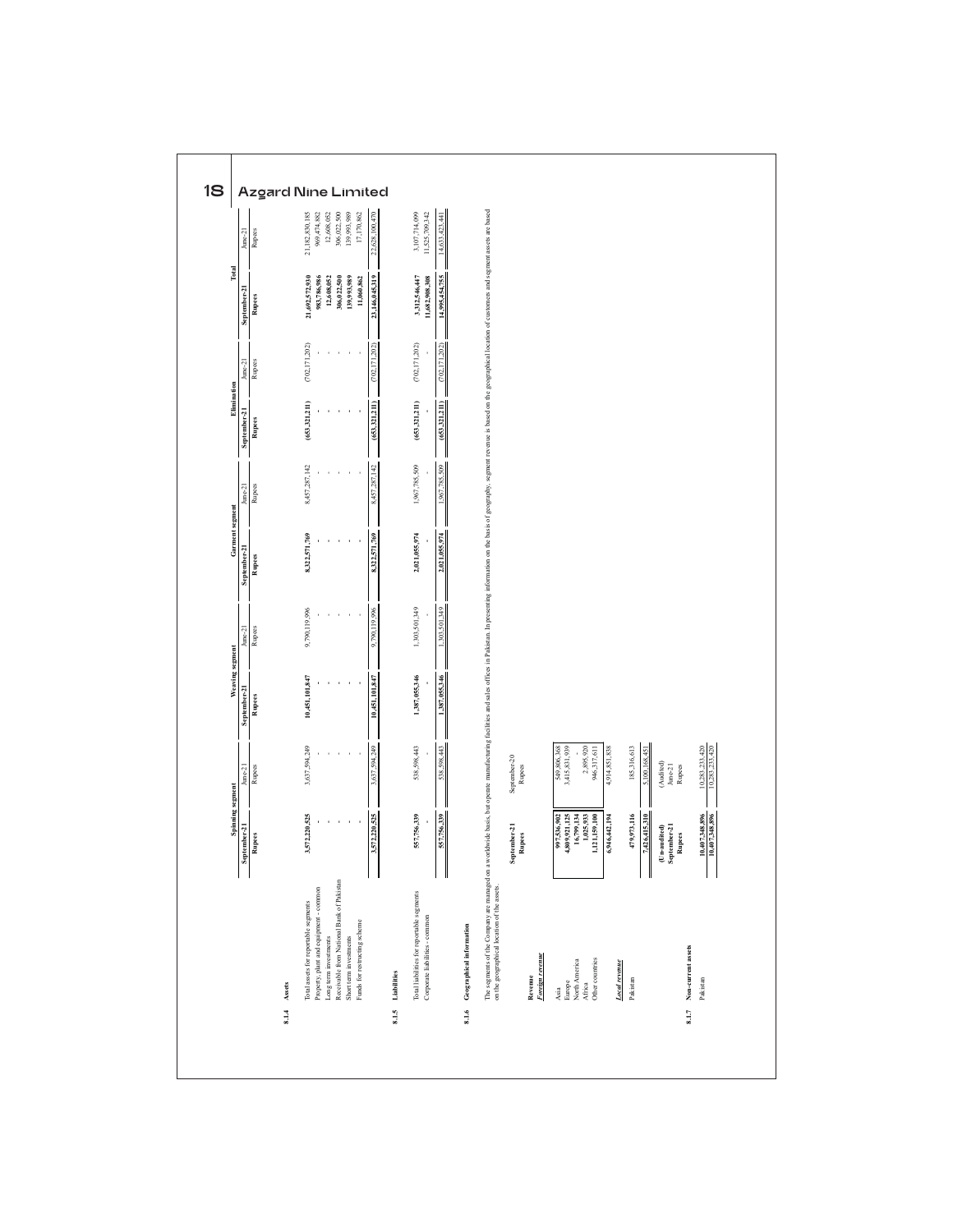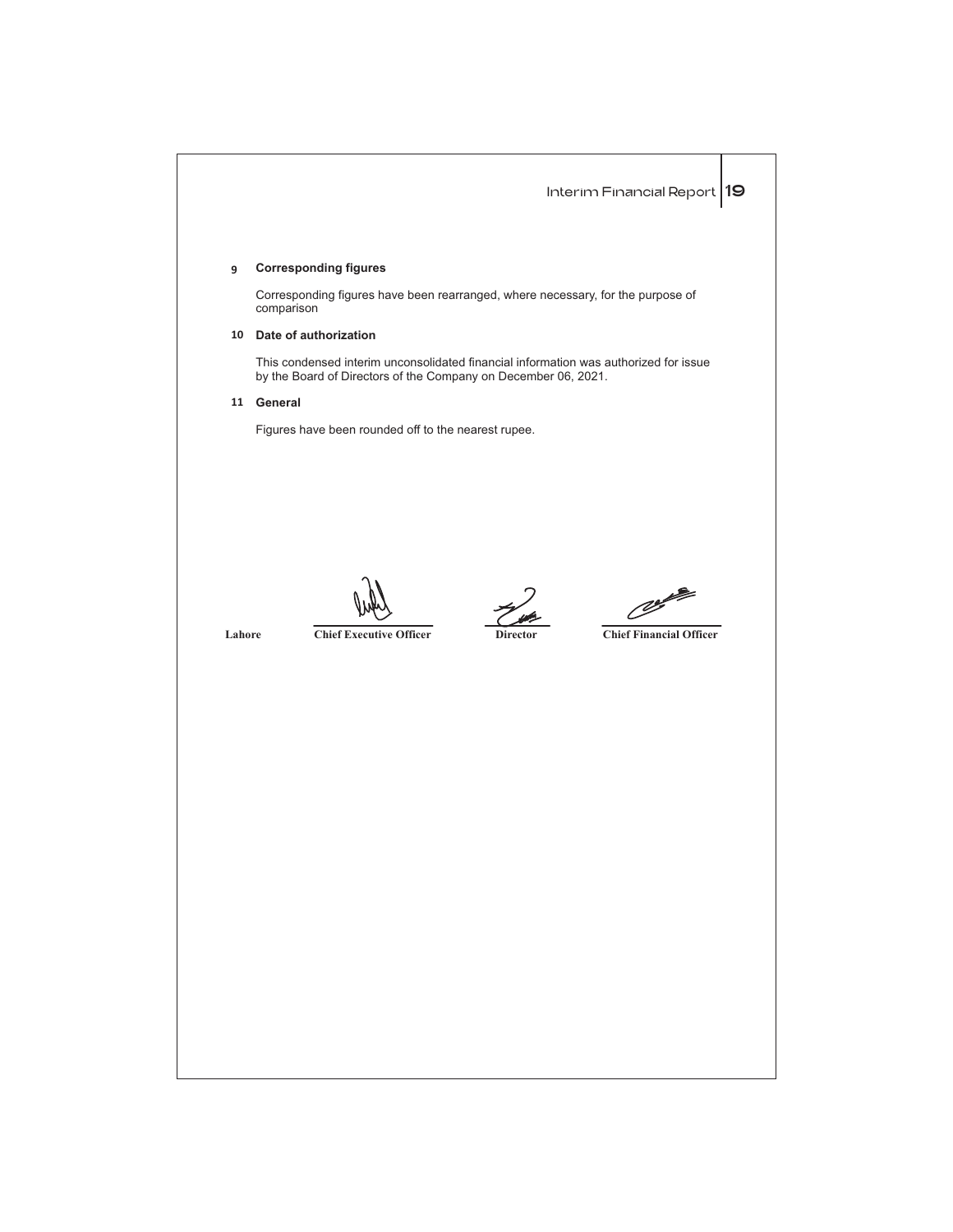| <b>NOTE</b> |  |
|-------------|--|
|             |  |
|             |  |
|             |  |
|             |  |
|             |  |
|             |  |
|             |  |
|             |  |
|             |  |
|             |  |
|             |  |
|             |  |
|             |  |